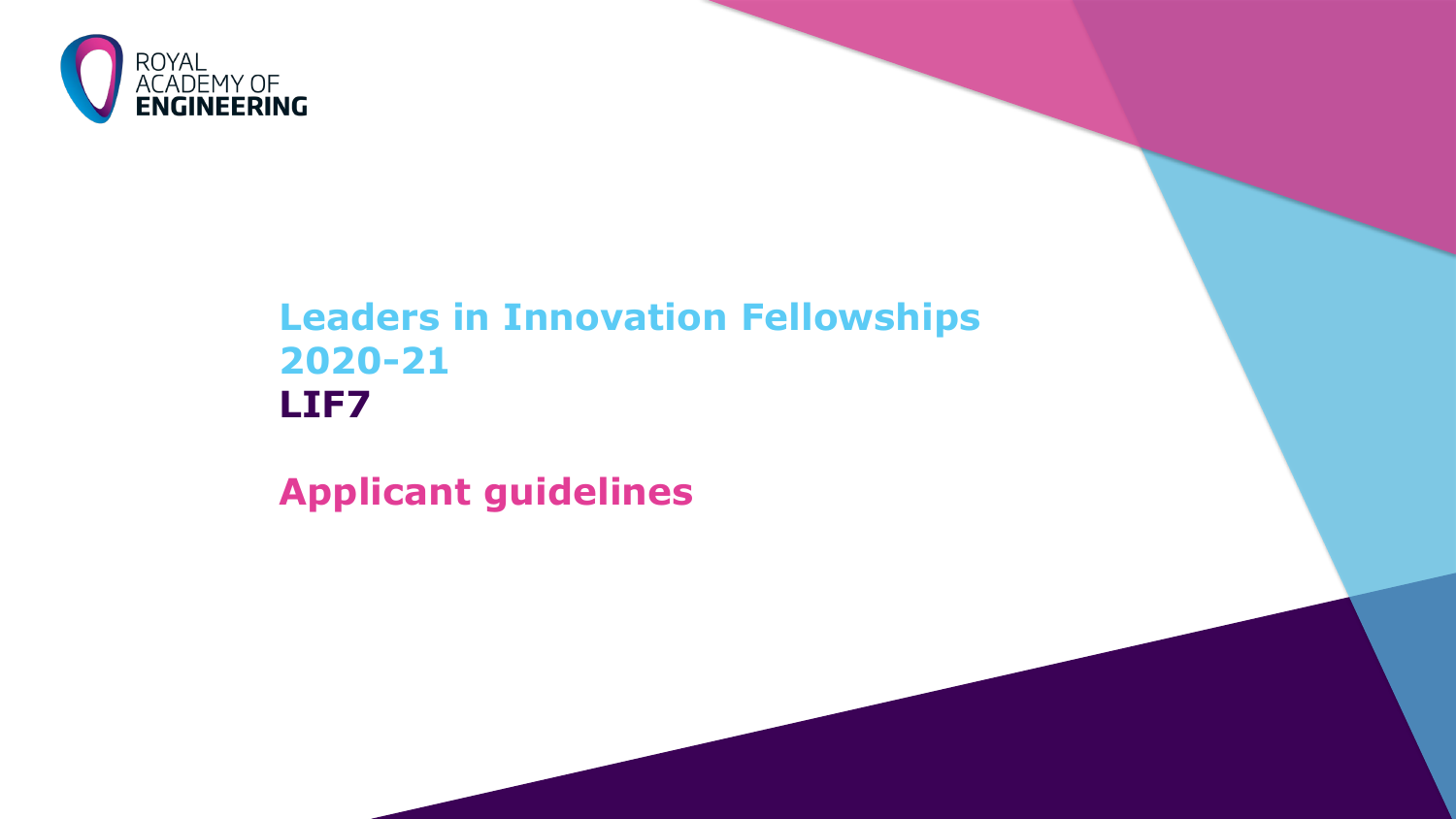

### **Contents**

| About the Royal Academy of Engineering          |    |
|-------------------------------------------------|----|
| The Leaders in Innovation Fellowships programme | 3  |
| Programme structure                             |    |
| Diversity and inclusion                         | 10 |
| Eligibility criteria                            | 11 |
| <b>Application instructions</b>                 | 13 |
| Application form questions                      | 16 |
| ODA guidance                                    | 32 |
| Technology readiness level guidance             | 33 |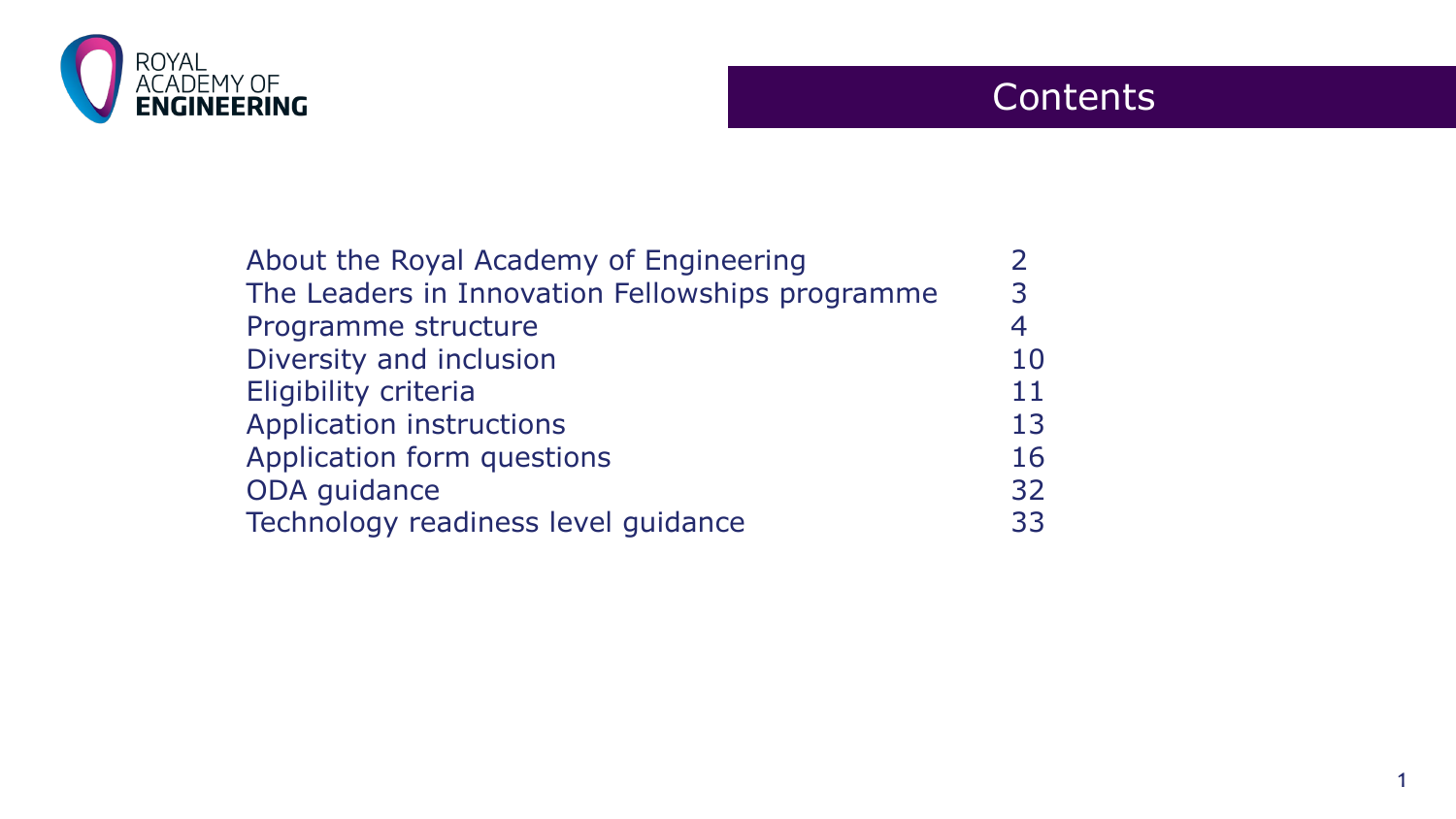

## Royal Academy of Engineering

Engineering matters. It underpins our daily lives, drives economic growth, plays a critical role in addressing major societal challenges and helps ensure our readiness for the future, from providing a sustainable supply of food, water and clean energy, to advancing healthcare, and keeping us safe and secure.

The Royal Academy of Engineering is harnessing the power of engineering to build a sustainable society and an inclusive economy that works for everyone. In collaboration with our Fellows and partners, we're growing talent and developing skills for the future, driving innovation and building global partnerships, and influencing policy and engaging the public. Together we're working to tackle the greatest challenges of our age.



Drawn half from business and half from academia, and from all branches of engineering including areas of emerging technology, our 1,600 Fellows give their time and expertise voluntarily.

Our overarching goal for 2025 is to harness the power of engineering to build a sustainable society and an inclusive economy that works for everyone.

We bring together engineers, policy makers, entrepreneurs, business leaders, academics, educators and the public in pursuit of this goal.

Engineering is a global profession addressing global challenges, so we work with partners across the world to advance engineering's contribution to society on an international, as well as national scale.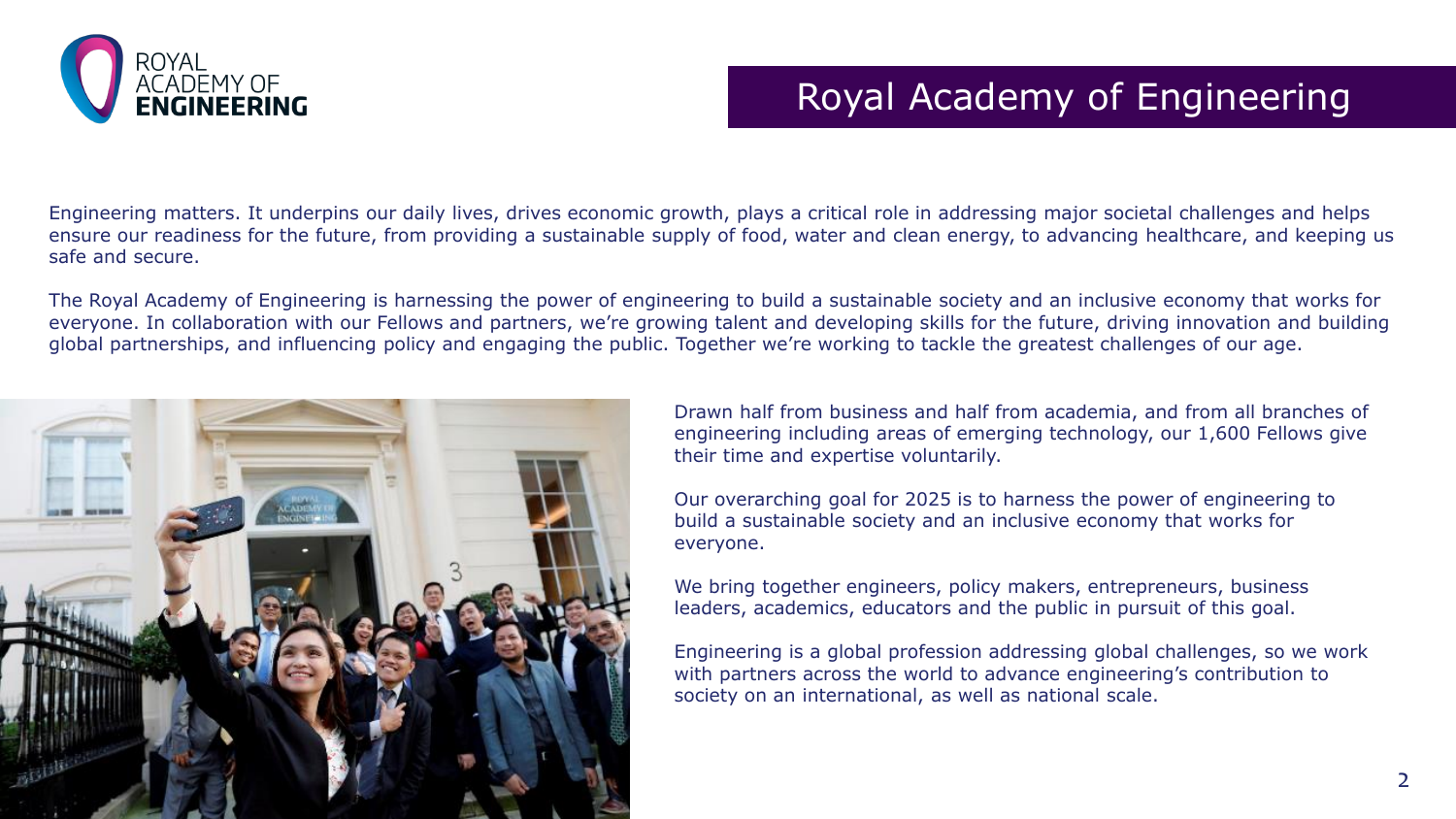

### Introduction

The Leaders in Innovation Fellowships programme (LIF) is being delivered by the Academy as part of the UK [Newton Fund](https://www.newtonfund.ac.uk/)  which, through a variety of science and innovation activities, supports the economic development and social welfare of developing countries. We have worked with 17 Newton Fund countries: **Brazil, Chile, China, Colombia, Egypt, India, Indonesia, Jordan, Kenya, Malaysia, Mexico, Peru, The Philippines, South Africa, Thailand, Turkey** and **Vietnam**.

The Leaders in Innovation Fellowships programme (LIF) brings together the emerging leaders in the global innovation community. It acts as a catalyst for individuals to commercialise engineering-based innovations that has the potential to contribute to the social and economic development of their country. The programme has five key objectives:

- Increased business starts, survival and performance
- New and decent jobs created
- Greater adoption of engineering innovation which addresses economic, social and environmental challenges
- Improved local ecosystems to support entrepreneurship and innovation
- Increased local and international collaboration between businesses and research institutions which will promote engineering innovation

The LIF programme aims to achieve these objectives by helping participants:

- adopt an entrepreneurial mindset and increase their business knowledge
- take steps towards commercialising their innovation
- share their knowledge and experience in their home organisations
- adopt evidence-based business practices
- build and expand a diverse networks of peers, mentors and partners.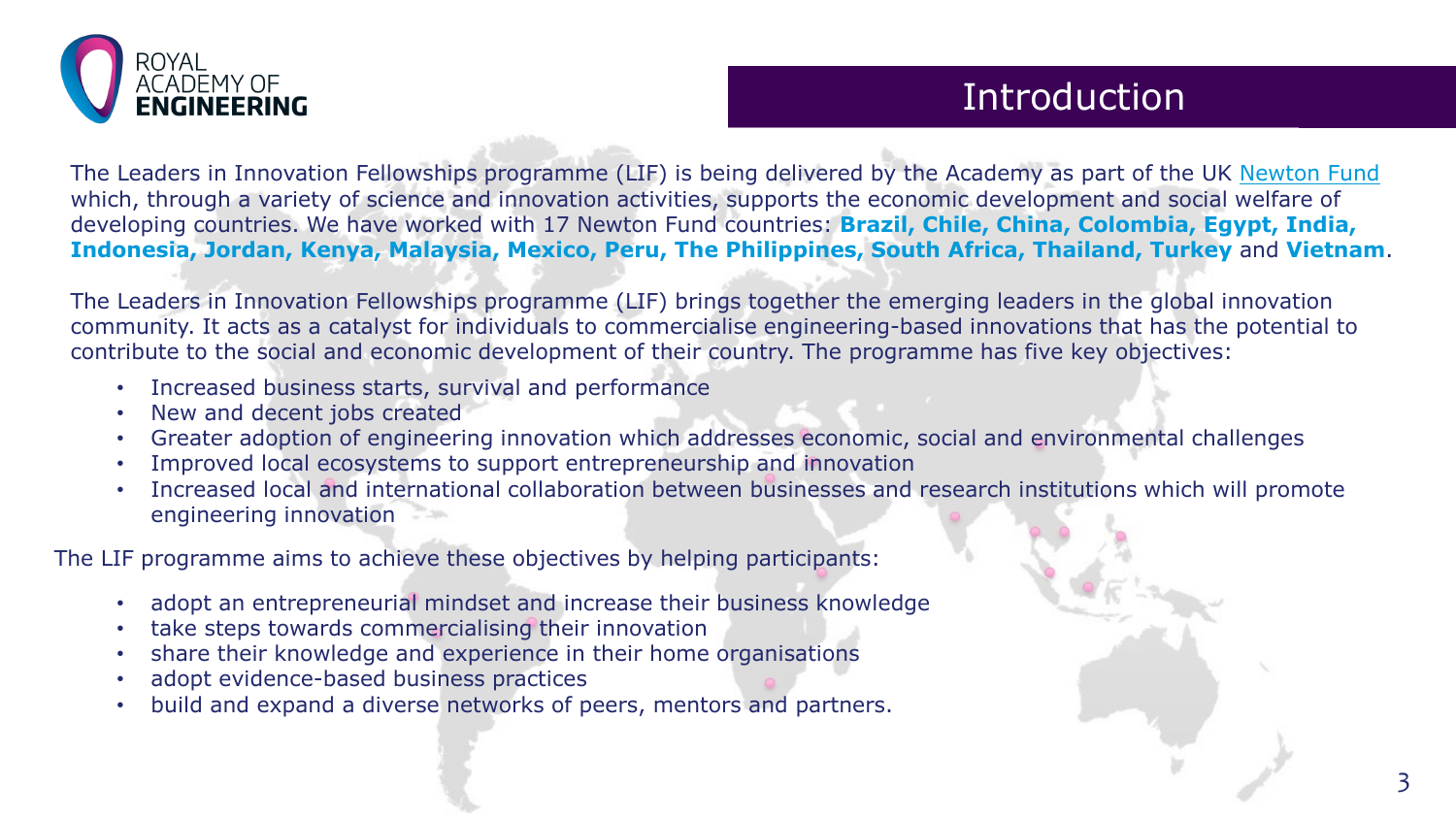

### The LIF programme overview

The LIF programme model consists of:

- In-country training events to provide an opportunity to connect with local LIF programme peers
- A UK-based entrepreneurship training and networking programme, to provide an opportunity to connect with the global LIF community
- 1:1 expert mentoring
- Intensive remote training, tailored to each participant's unique goals and challenges
- Lifelong membership of a thriving global LIF alumni community

The programme covers business fundamentals like business modelling, sales and marketing, leadership, value proposition and finance. The training is delivered in a dynamic, interactive format with a strong focus on peer-to-peer learning. The mentoring element of the programme will help participants apply these principles to their specific business. There will also be pitch building and practice sessions, and an opportunity to pitch in front of a panel of experts.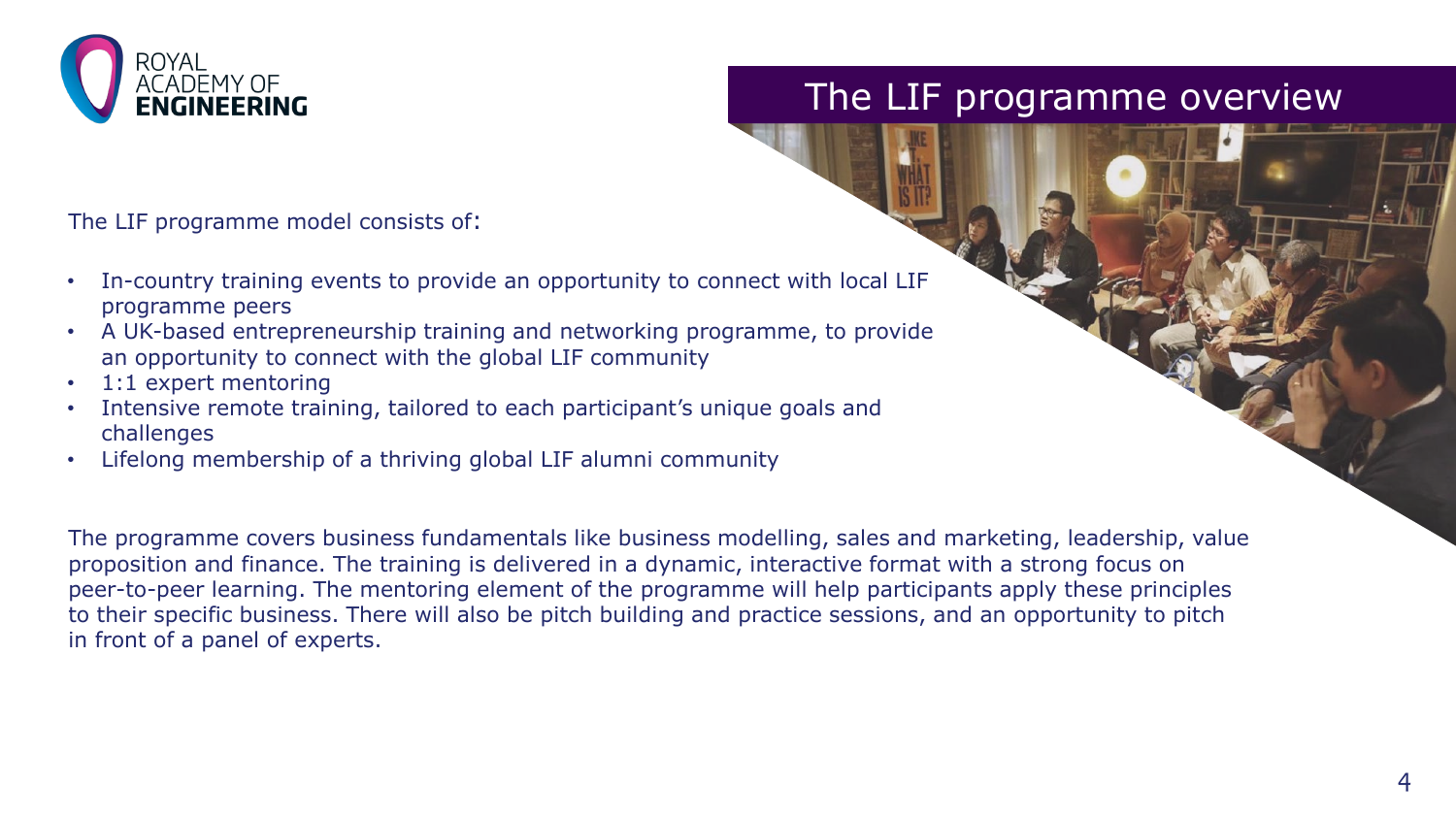

### LIF7: programme structure

Due to the ongoing uncertainty related to travel restrictions, large international events, and other measures that may be necessary over the next year to contain the spread of Covid-19, we have had to adjust our programme delivery model for LIF7.

We will deliver all the elements and objectives of the core LIF programme, but the programme has been restructured this year to ensure that we can deliver value to our participants and alumni while safeguarding their health and safety, and that of our staff and contractors.

Ten successful applicants from each country (Leaders in Innovation Fellows) will be invited to participate in the programme, which will be delivered over three phases.



*Please note that this structure is subject to change as we respond to any developments in the global Covid-19 situation, and we may not be able to guarantee all*  activities set forward in this document will be delivered as written. Every effort will be made to ensure learning, development and business support objectives will *be met if the programme format needs to be adjusted.* 5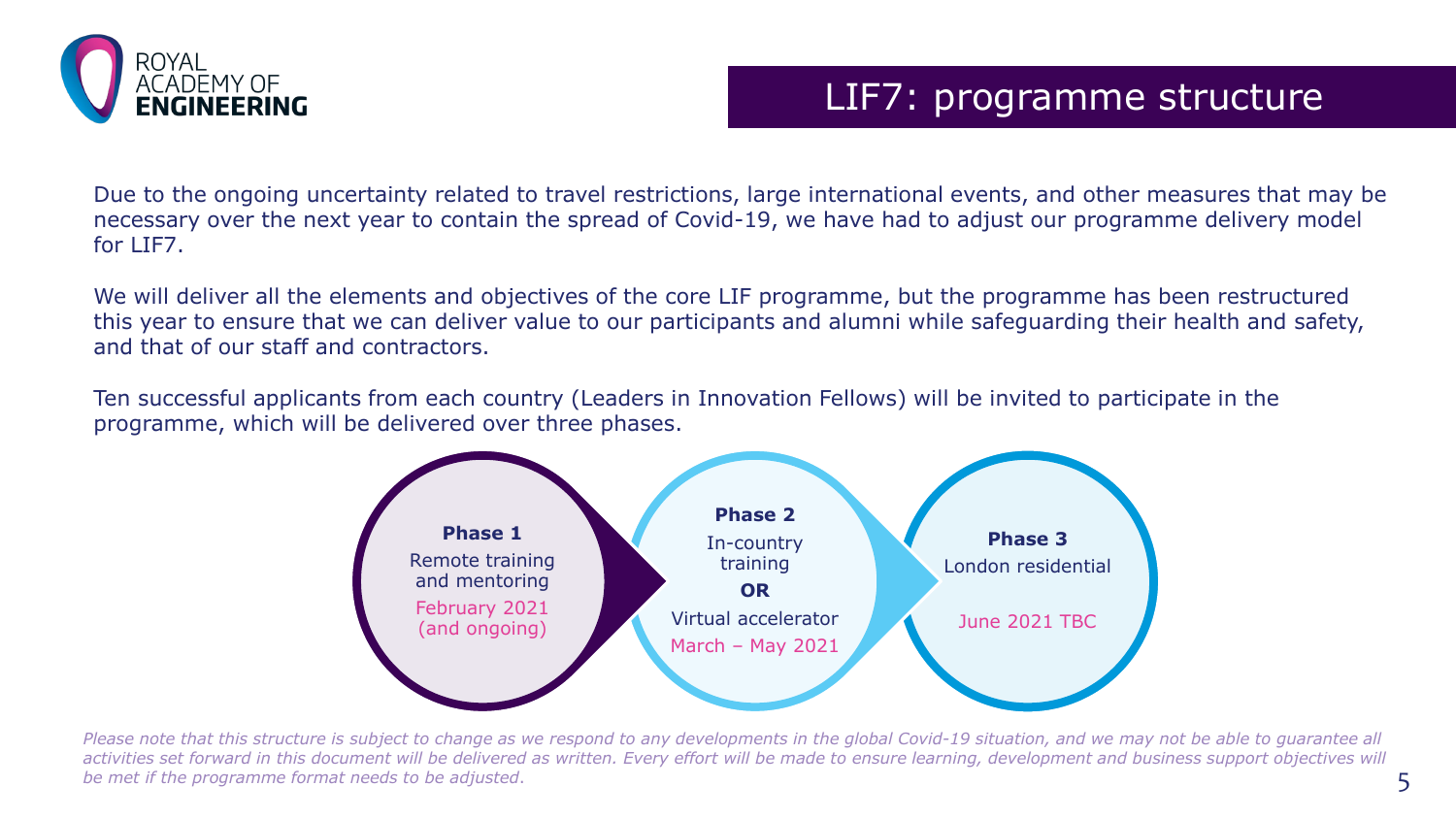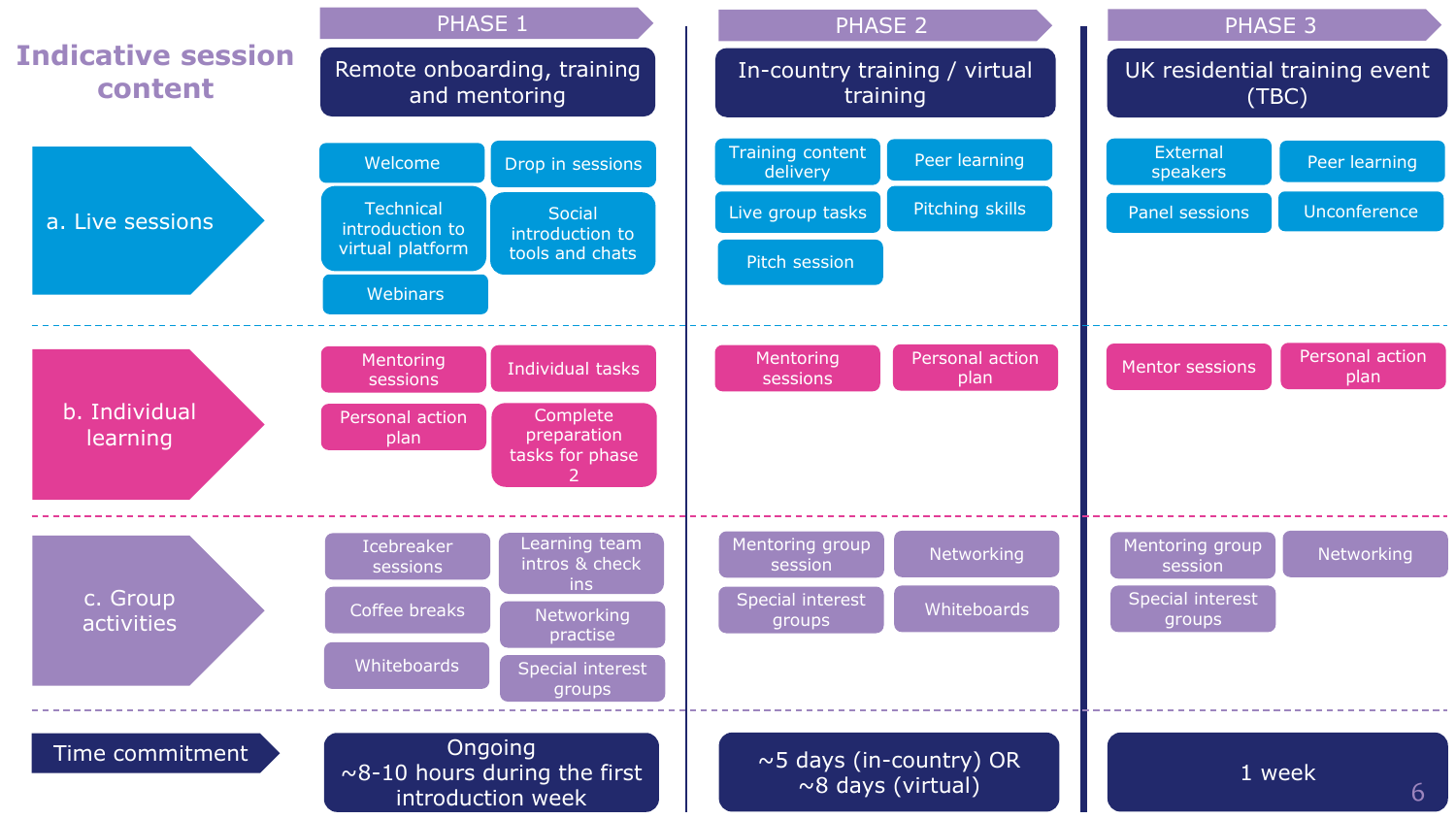

### LIF7: Programme structure

### **Phase One – Remote onboarding**

Starts February 2021

The first phase will be conducted remotely. Participants will receive an induction to the tools that will be used throughout the programme to deliver the remote training, and they will be asked to create a profile to facilitate connections between LIF fellows from all participating countries.

Individual engagement with remote learning resources and preparatory tasks will introduce topics such as:

- Business model development
- Finance
- Fundraising
- Intellectual property protection
- Founders' wellbeing

This is also where the participants will be introduced to their mentors, who will be a key source of support throughout the whole programme.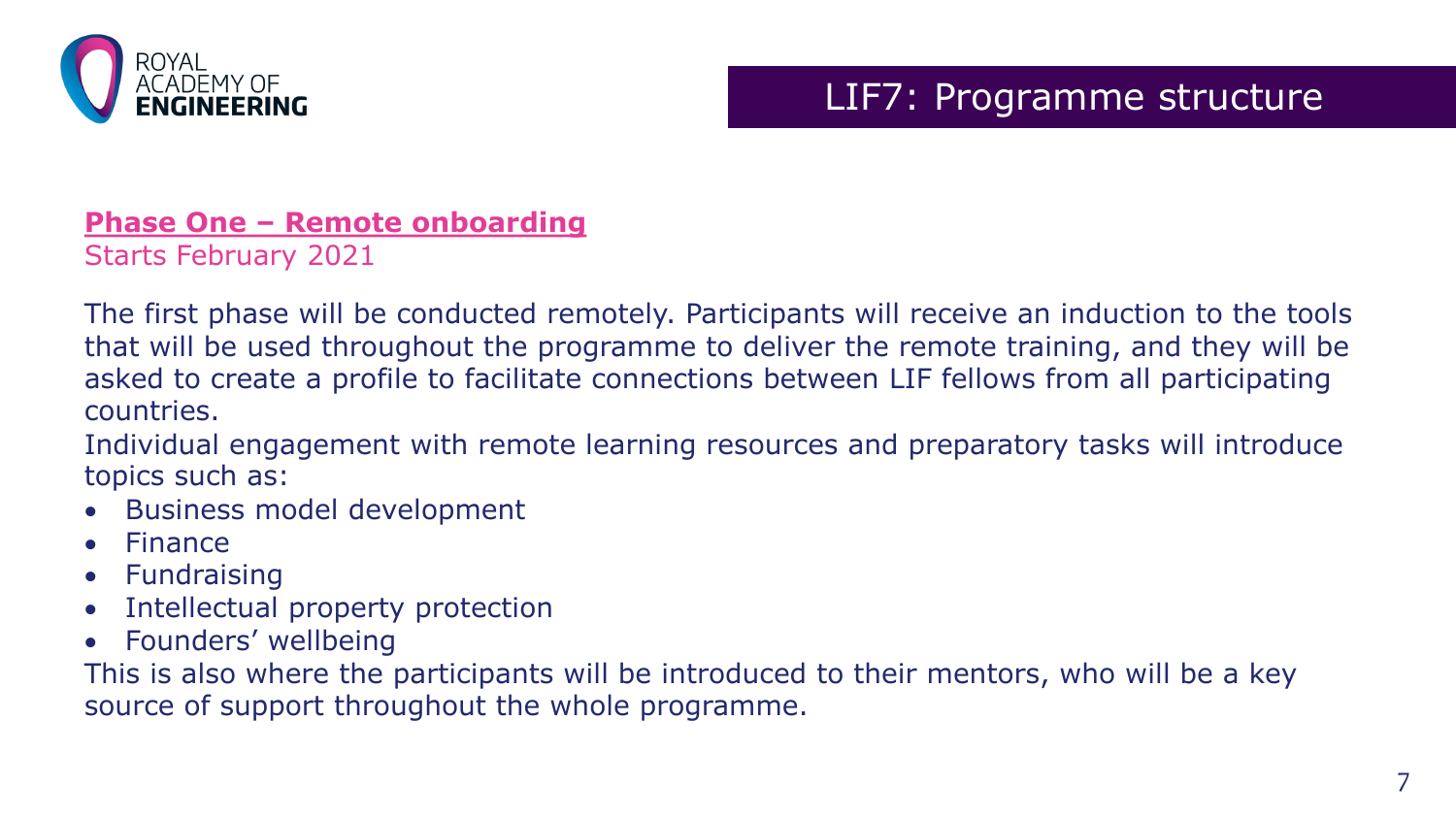

### LIF7: Programme structure

### **Phase Two – In-country training OR virtual accelerator** March-May 2020

Participants will receive in-person training in their home countries, facilitated by the relevant in-country delivery partner with support from the Academy's expert trainers. This will be highly interactive, using a wide range of bespoke and experiential learning techniques including the use of real-life case studies, peer-to-peer learning, and applying new knowledge to your specific business challenges.

Being an entrepreneur makes many – sometimes competing – demands on a person's physical, mental, professional and financial wellbeing, and the programme aims to take a holistic approach to building participants' entrepreneurial capacity by combing 'hard' business skills training and 'soft' skills training. In addition to the fundamental skills needed to run a successful business, there is a focus on interpersonal skills, presentation and communication, leadership and team-building skills.

This phase will build on the topics and training in the previous phase, and give participants an opportunity to apply them to their specific business. They will test and interrogate their business model and use these exercises to build towards a pitch.

*Please note that if it is not possible to hold a training event in-country due to the COVID 19 situation at the time, this part of the training will be delivered online using a variety of learning methods and tools.*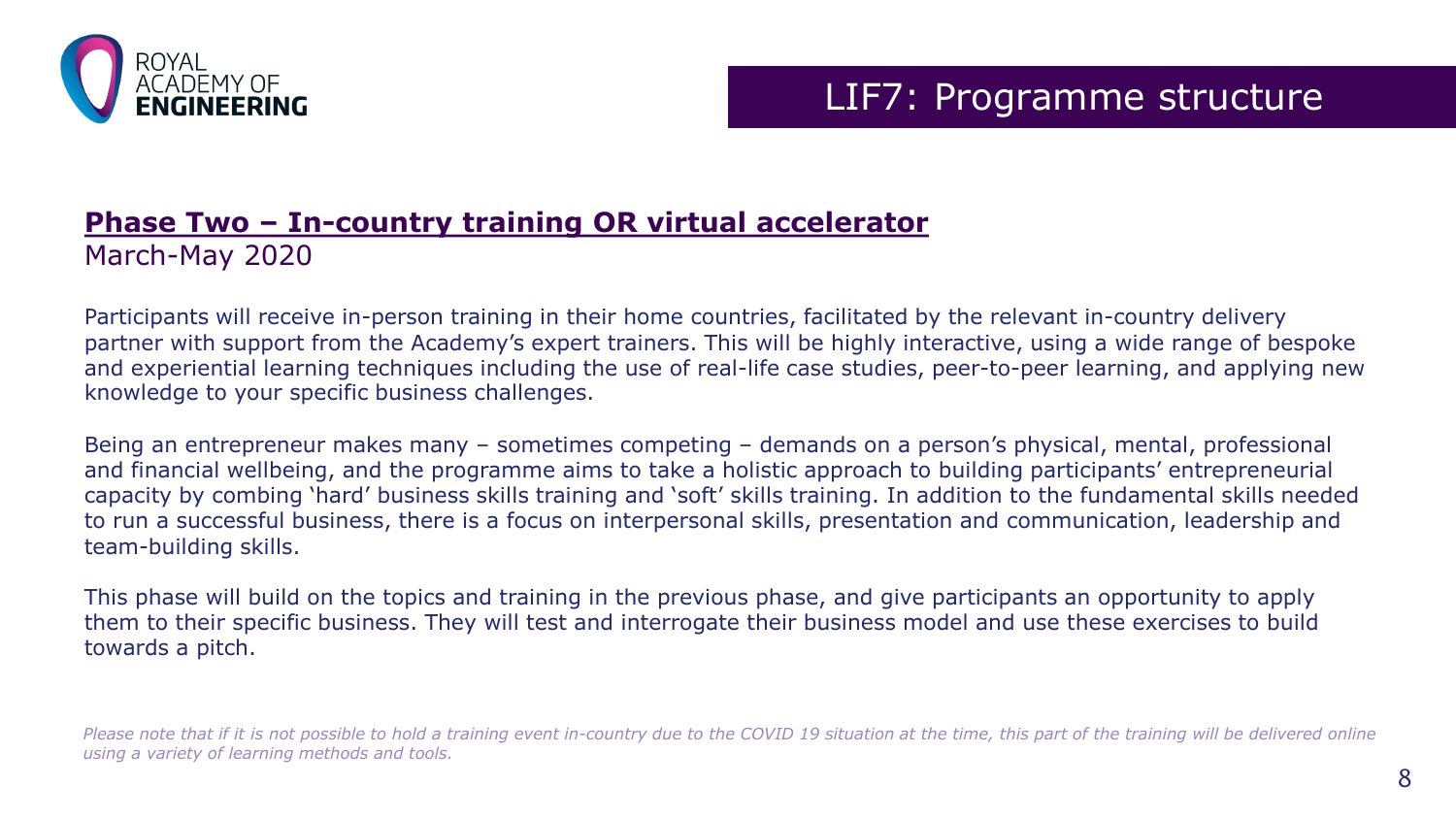

### LIF7: Programme structure

### **Phase Three – London residential** June 2020 TBC

The final phase of the LIF programme will be held in London for five days. There will be two cohorts, each spending a week in the UK. The focus of this phase will be to showcase the innovations supported by the LIF programme, further develop soft skills, and it will be a culmination of the work undertaken over the previous two phases. Participants will be encouraged to engage with the UK innovation ecosystem.

This residential week will also provide opportunities to connect with the global LIF7 community. There will be a strong focus on peer-to-peer learning and engagement, community building, and fostering collaboration. There will also be a one-day overlap event which LIF7 participants from all countries will attend, giving participants to connect with the global LIF7 cohort.

*International flights, airport transfers, and other UK travel incurred for this phase of the programme, plus hotel accommodation, breakfast and evening meals, will be paid for by the Academy. However, please note that successful applicants will be responsible for arranging and paying for their travel insurance and visa, as required, and covering any other expenses incurred during the programme.*

*Please note that if it is not possible to hold a training event in the UK due to the COVID 19 situation at the time, we will seek to deliver an alternative event online.*9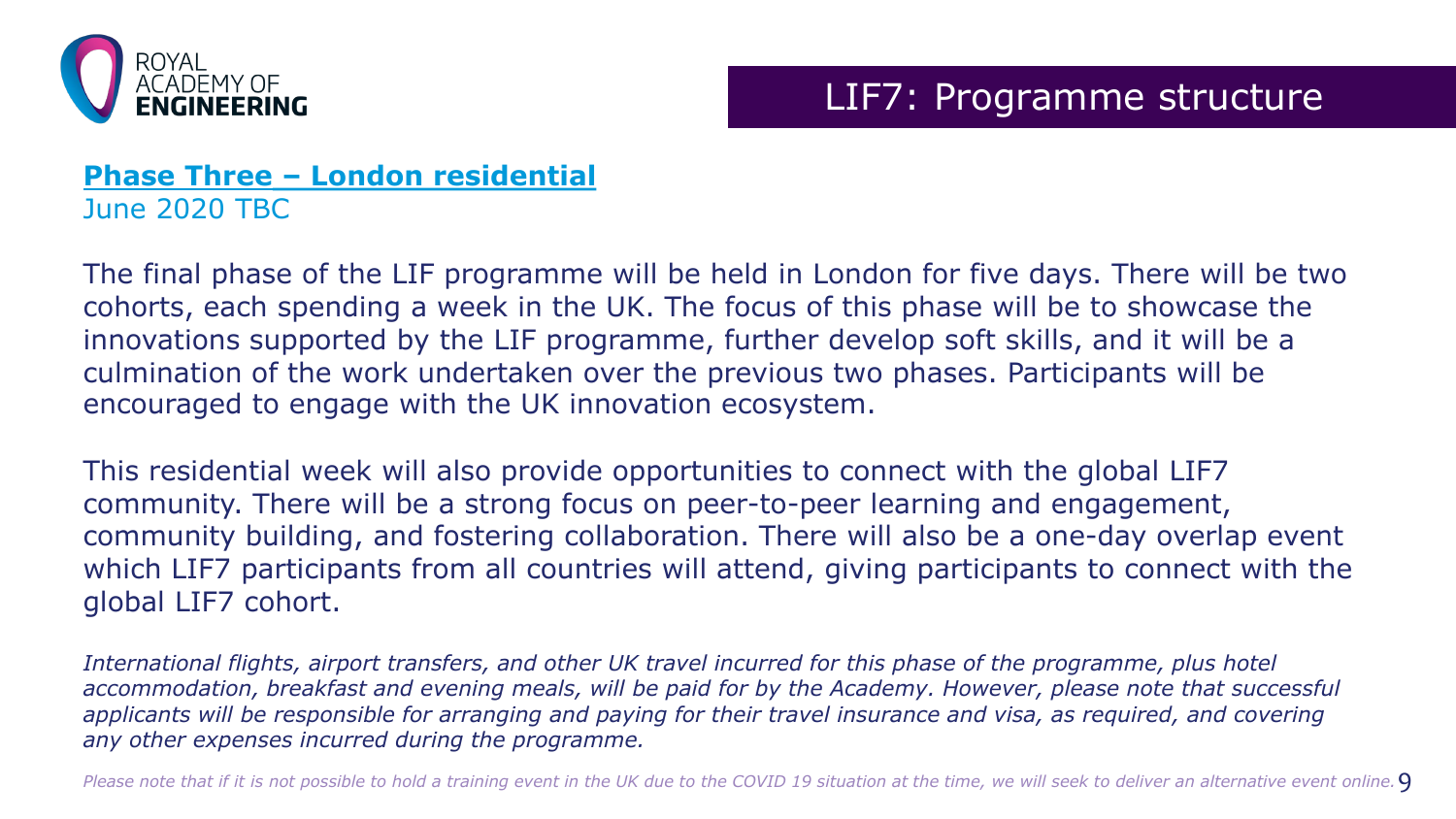

The Royal Academy of Engineering is committed to diversity and inclusion and welcomes applications from all underrepresented groups across engineering. It is the Academy's policy to ensure that no applicant is disadvantaged or receives less favourable treatment because of age, disability, gender reassignment, marriage and civil partnership, pregnancy and maternity, race, religion or belief, gender and sexual orientation.

We especially welcome applications from women because we want to accurately represent the gender diversity of the research and engineering ecosystems in Newton Fund countries.

We would like to support successful participants to meaningfully participate in the programme, and achieve a balance between your personal and programme demands. We are happy to discuss individual requirements. Please let us know if there is any support that we can offer during your time at the Academy (such as access, assistance, alternative formats, or participating flexibly around childcare or other commitments).

### Diversity and Inclusion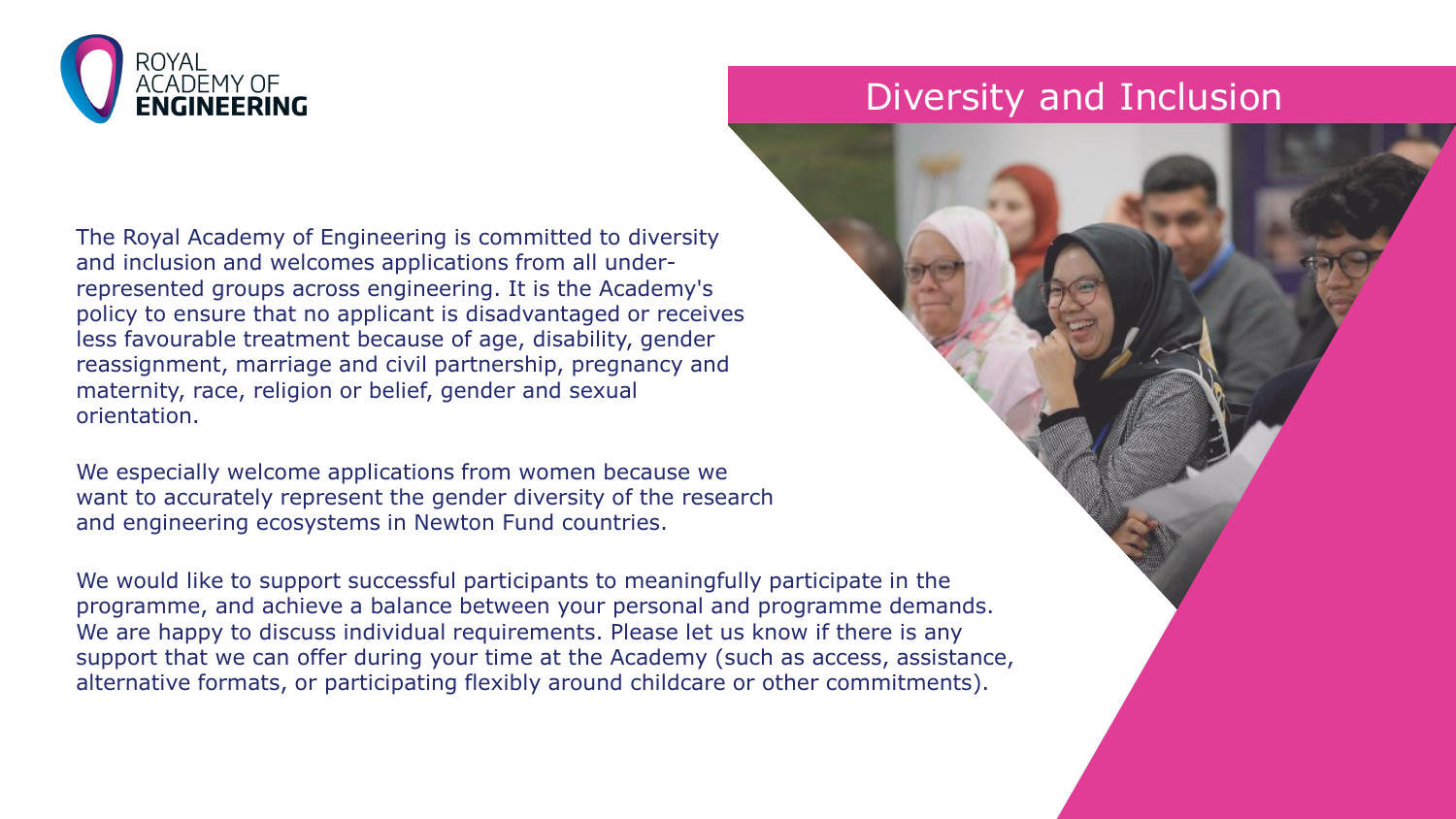

# **Eligibility Criteria**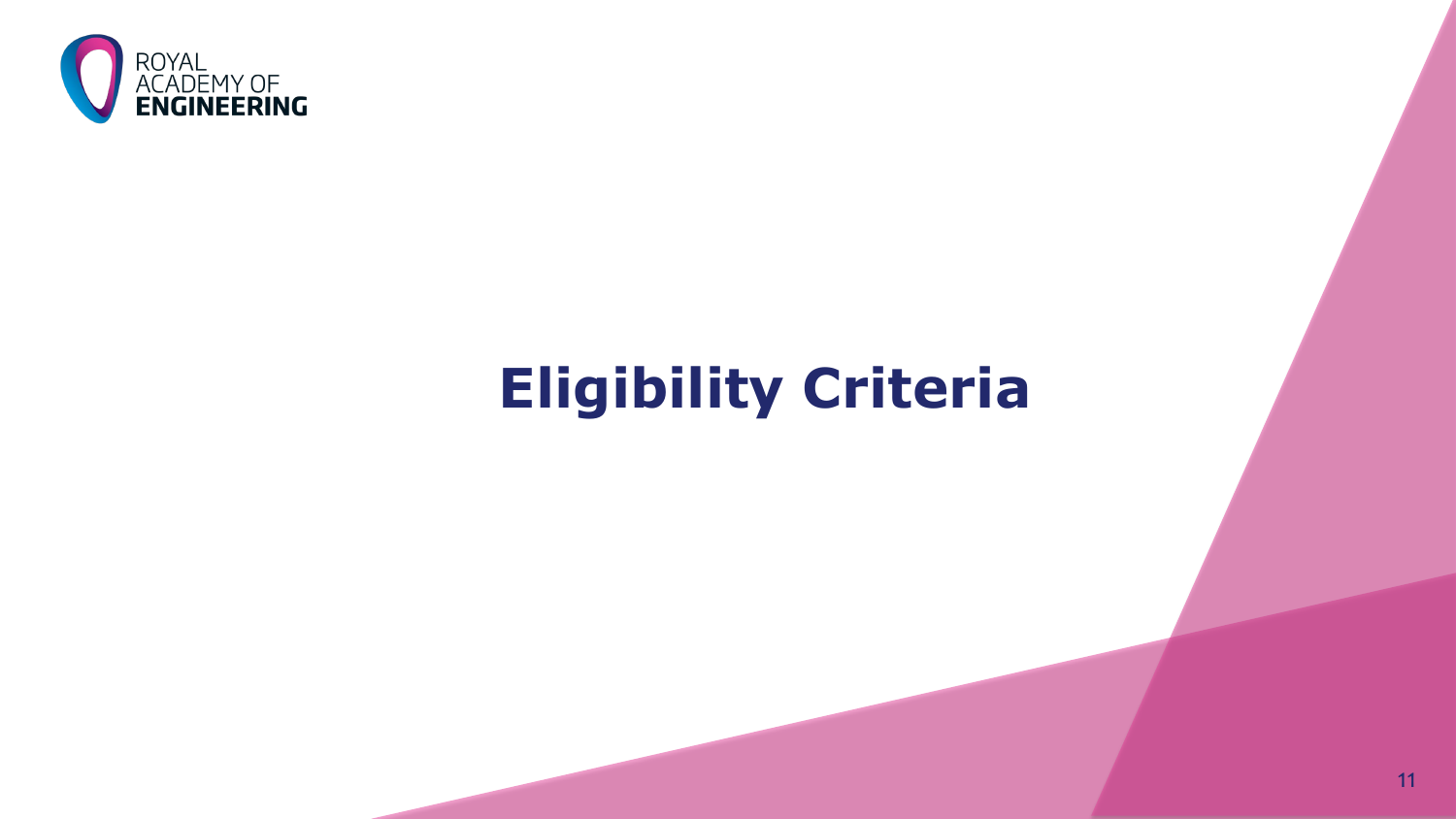

## Eligibility criteria

Specific eligibility criteria are as follows:

- Applicants must be a citizen in or resident of one of the LIF programme's Newton Fund partner countries.
- Applicants must be in the process of developing a business proposition of their innovation. Projects at the basic research stage are not supported through the current programme.
- The applicant's innovation can be any new product, technology or service, based on research in engineering defined in its broadest sense to encompass a wide range of fields, including – but not limited to –
	- o agricultural technology
	- o biotechnology
	- o chemical engineering
	- o civil engineering
	- o computer science
	- o design engineering
	- o electrical and electronic engineering
	- o materials science
	- o mechanical engineering
	- o medical engineering.
- The innovation should have the potential to benefit the applicant's country, or other developing countries, in terms of improving social welfare and driving economic growth, and they should contribute one or more of the [UN Sustainable Development Goals](https://sustainabledevelopment.un.org/?menu=1300).
- The primary application of the innovation must **NOT** be in the defense, military, or fossil fuel-based energy sectors.

Note that previous experience of commercialisation or involvement with technology transfer is not required. However, a strong interest in commercialisation and an entrepreneurial attitude are essential to successfully completing the programme, and these will be a key assessment metric.

Please note that the residential programme will be conducted entirely in English, and candidates will need to demonstrate reasonable fluency in English in order to participate. This will be a key assessment metric.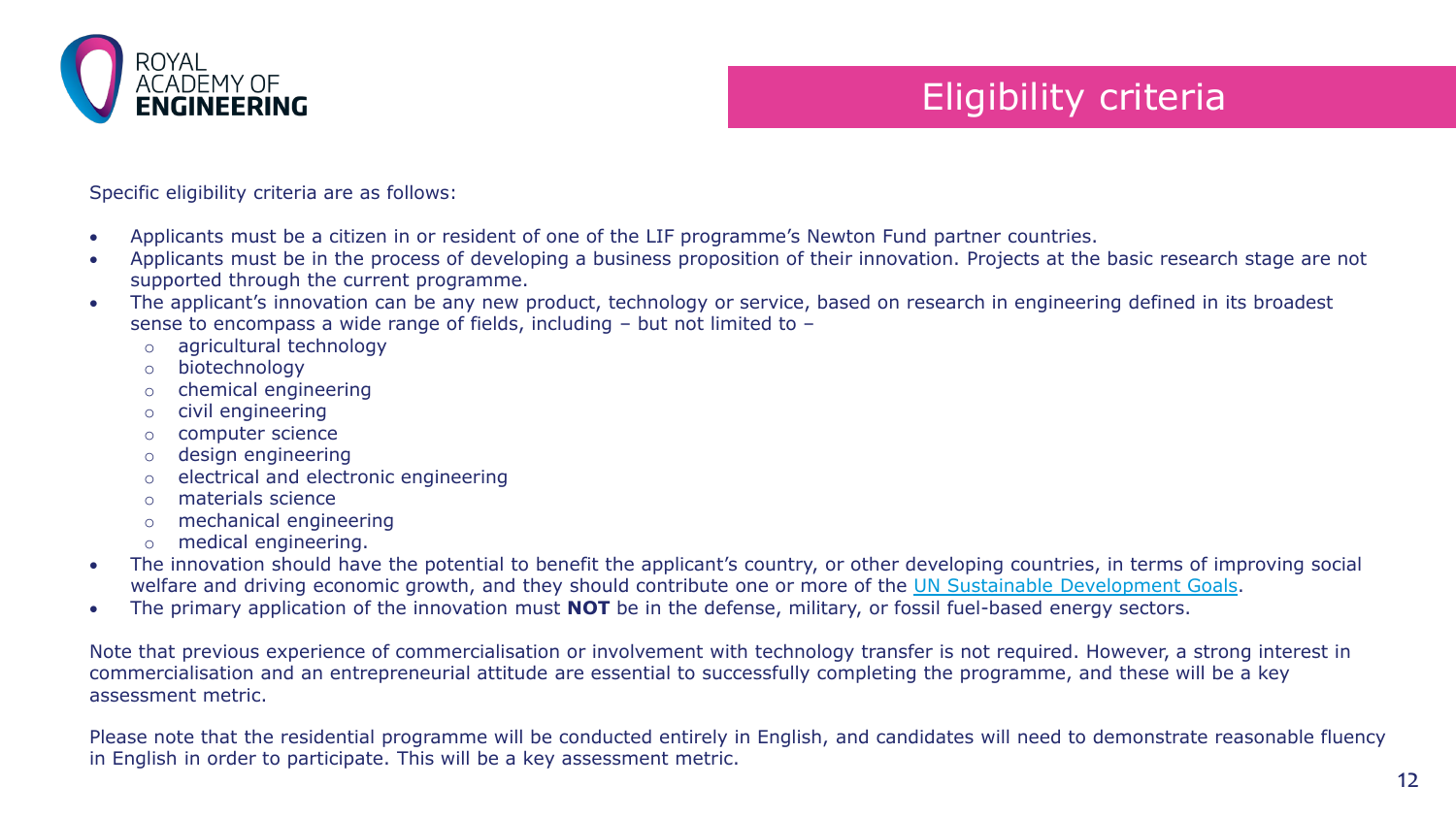

# **Applications will be received through the Academy's Grants Management System**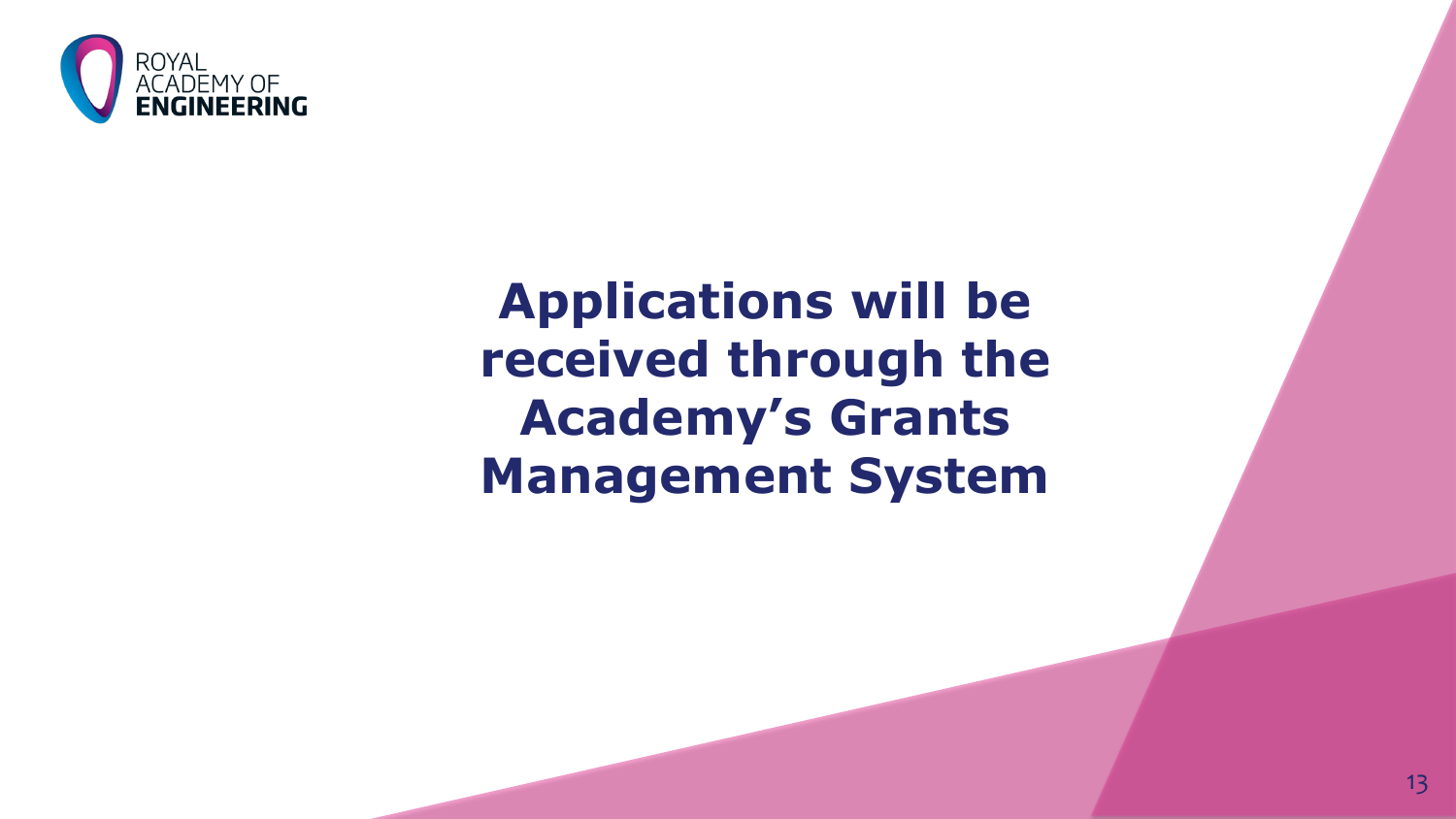

How to register



Submit an application, nomination,

review or report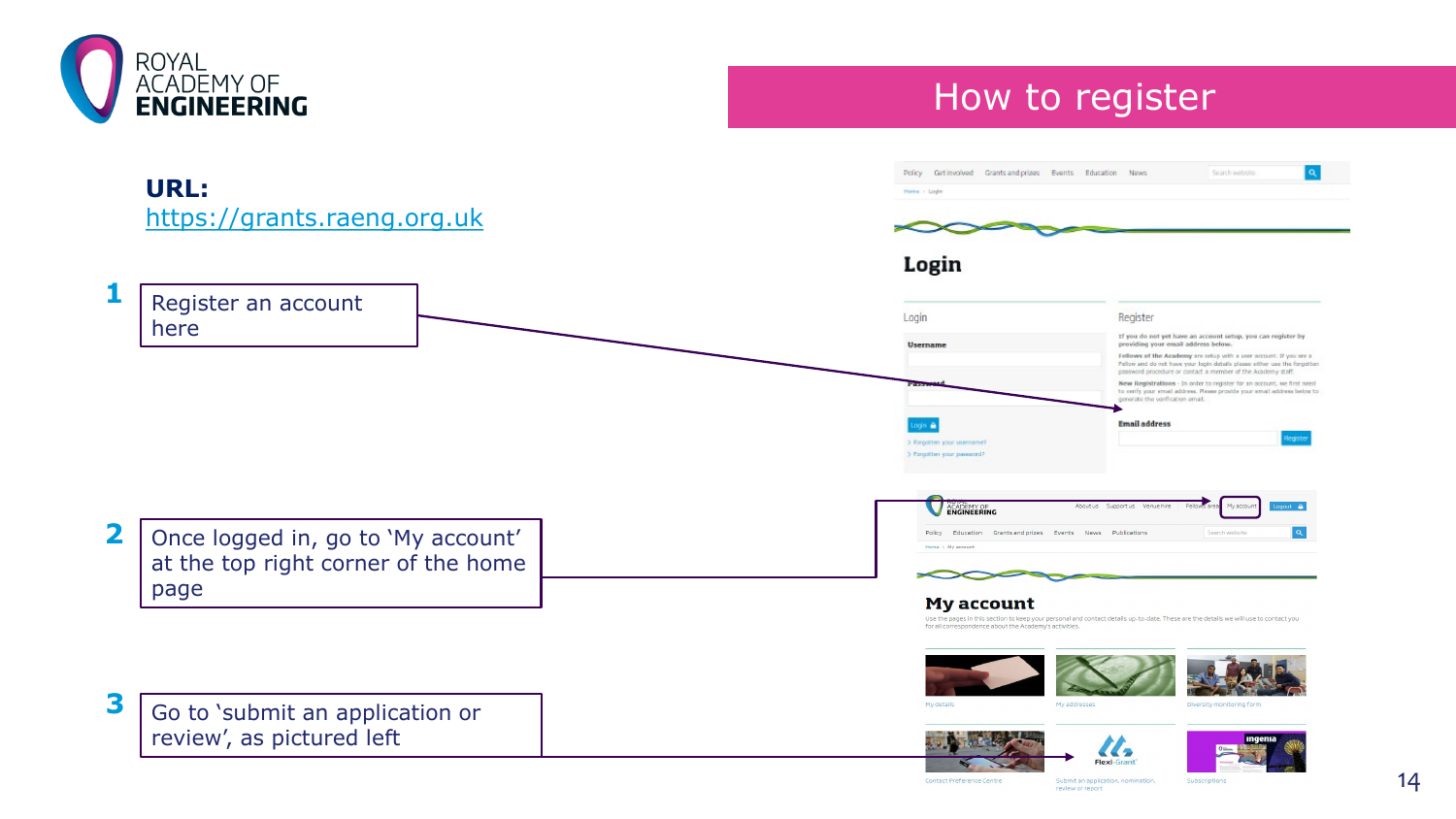

### Application form

Inbox (0) My bookmarks My downloads My account Log off Admin Help

### **OYAL ACADEMY OF**<br>**ENGINEERING**

|  | My account |  |
|--|------------|--|

My contact details

**AH** My applications

- Ask a question
- My downloads

### Application overview for Royal Academy of Engineering

#### See below for:

- All grants and prizes which are currently open for applications,
- Any applications you have started, but not yet submitted,
- · All awards you currently hold, . Any progress reports you need to submit to us.

If you are not sure what to apply for, please take 5 minutes to complete the 'Guide to Academy schemes' - which will show you what you are eligible for, and what each grant offers.

To ask us a question, or to edit your details, please see the tabs on the left.

To submit a review, please select 'My assessments' tab at the top of the page.

**Edit content** 

### Your application(s)

#### Closed: 04/02/2020 LIF1920\6\643 Grant: Leaders in Innovation Fellowships 2019/20 **Applicant:** Hannah Brown Organisation: Royal Academy of Engineering

View

Please select the scheme titled **Leaders in Innovation Fellowships 2020/21 (LIF7)**

### Start a new application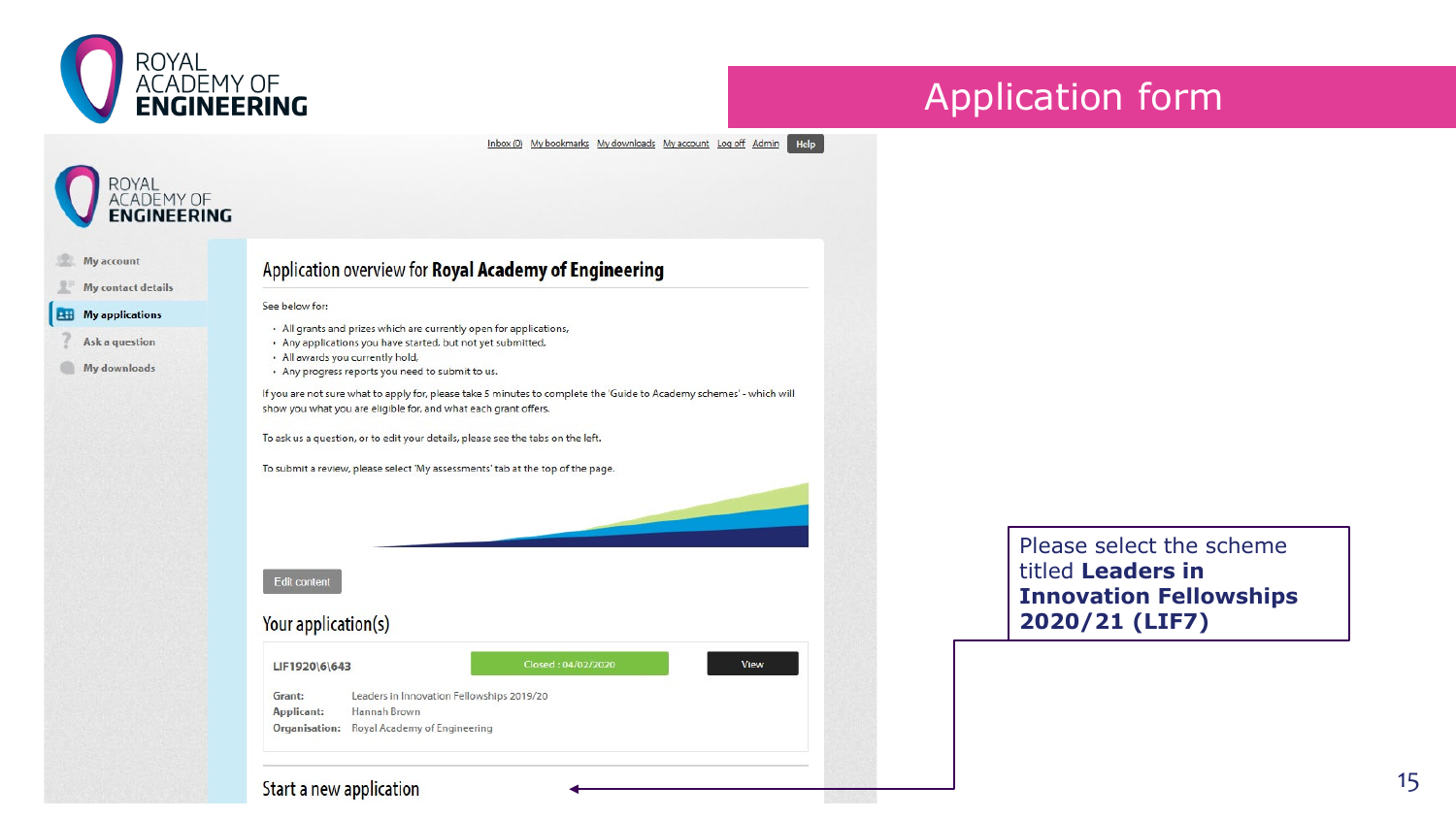

# **Application form questions**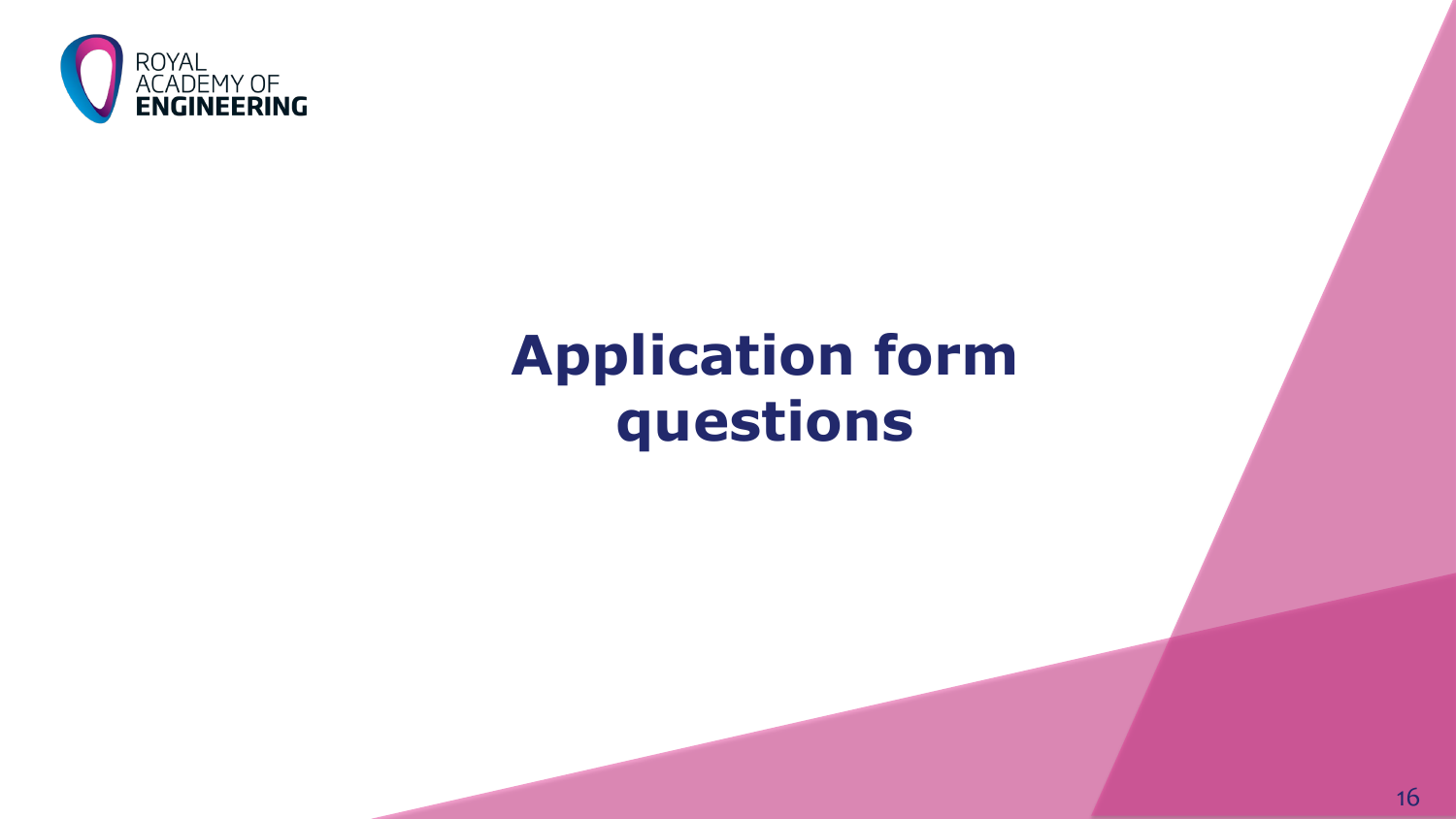

# 1: Applicant details

Please provide your name, institution, and preferred correspondence details.

This section requests additional details about yourself and your suitability for the Leaders in Innovation

Fellowship Programme. You will need to answer some questions and upload your CV.

### **1.1**

### **Preferred Name**

Please give your preferred first name(s) and surname(s). This is how your name will appear in the welcome pack, on your name badge, and your certificate of participation. Please include any titles you want to appear on your badge or certificate, and ensure it is spelt correctly. *For Example: Dr Michaela Jones*

### **1.2**

### **Please select your Partner Country**

Please note that applicants must be citizens of, or have full residential status in, one of the Newton Fund partner countries. If you are not a citizen or resident of one of the following countries, your application can not be considered for the Leaders in Innovation Fellowships programme:

- Brazil
- **China**
- Colombia
- Egypt
- India
- Indonesia
	- Jordan
- Kenya
	- Malaysia
- Mexico
- **Peru**
- **•** Philippines
- **South Africa**
- **Example 1**
- **Turkey**
- Vietnam

### **1.3**

### **English language skills**

Please indicate for each skill what your level is: beginner, intermediate, advanced or fluent. It is important that you answer these language questions as honestly and openly as possible because the whole programme will be conducted in English including application, training, and followon support. You will be required to interact with others in English and present in English.

This is a key selection criteria. In order to be able to fully take part in the programme adequate English language skills are critical.

- **Speaking**
- Listening/Understanding
- **Reading**
- **Writing**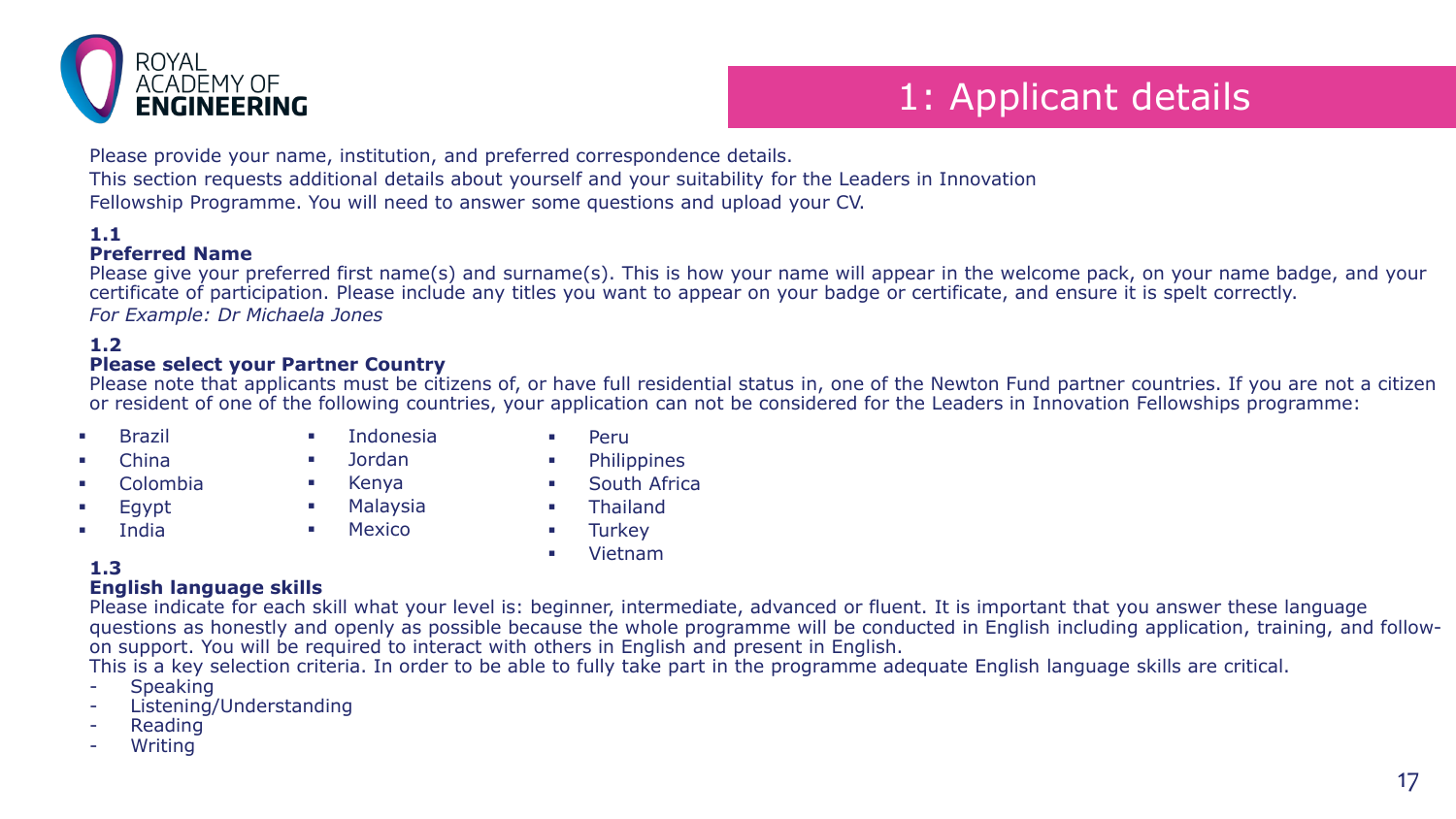

# 1: Applicant details

Please provide your name, institution, and preferred correspondence details. This section requests additional details about yourself and your suitability for the Leaders in Innovation Fellowship Programme. You will need to answer some questions and upload your CV.

### **1.1**

### **Preferred Name**

Please give your preferred first name(s) and surname(s). This is how your name will appear in the welcome pack, on your name badge, and your certificate of participation. Please include any titles you want to appear on your badge or certificate, and ensure it is spelt correctly. *For Example: Dr Michaela Jones*

#### **1.2**

#### **Please select your Partner Country**

Please note that applicants must be citizens of, or have full residential status in, one of the Newton Fund partner countries. If you are not a citizen or resident of one of the following countries, your application can not be considered for the Leaders in Innovation Fellowships programme:

- **Brazil**
- **E** China
- Colombia
- $Eq$ ypt
- **India**
- **Indonesia**  Jordan
	-
- Kenya
- **Malaysia**
- **Mexico**

**E** Thailand **Turkey** 

 Philippines South Africa

Vietnam

**Peru** 

### **1.3**

### **English language skills**

Please indicate for each skill what your level is: beginner, intermediate, advanced or fluent. It is important that you answer these language questions as honestly and openly as possible because the whole programme will be conducted in English including application, training, and followon support. You will be required to interact with others in English and present in English.

This is a key selection criteria. In order to be able to fully take part in the programme adequate English language skills are critical.

### **1.4**

### **Do you have a valid international passport for travelling abroad with six months validity remaining?**

Please note that you will need at least 6 months validity on your passport to enter the UK.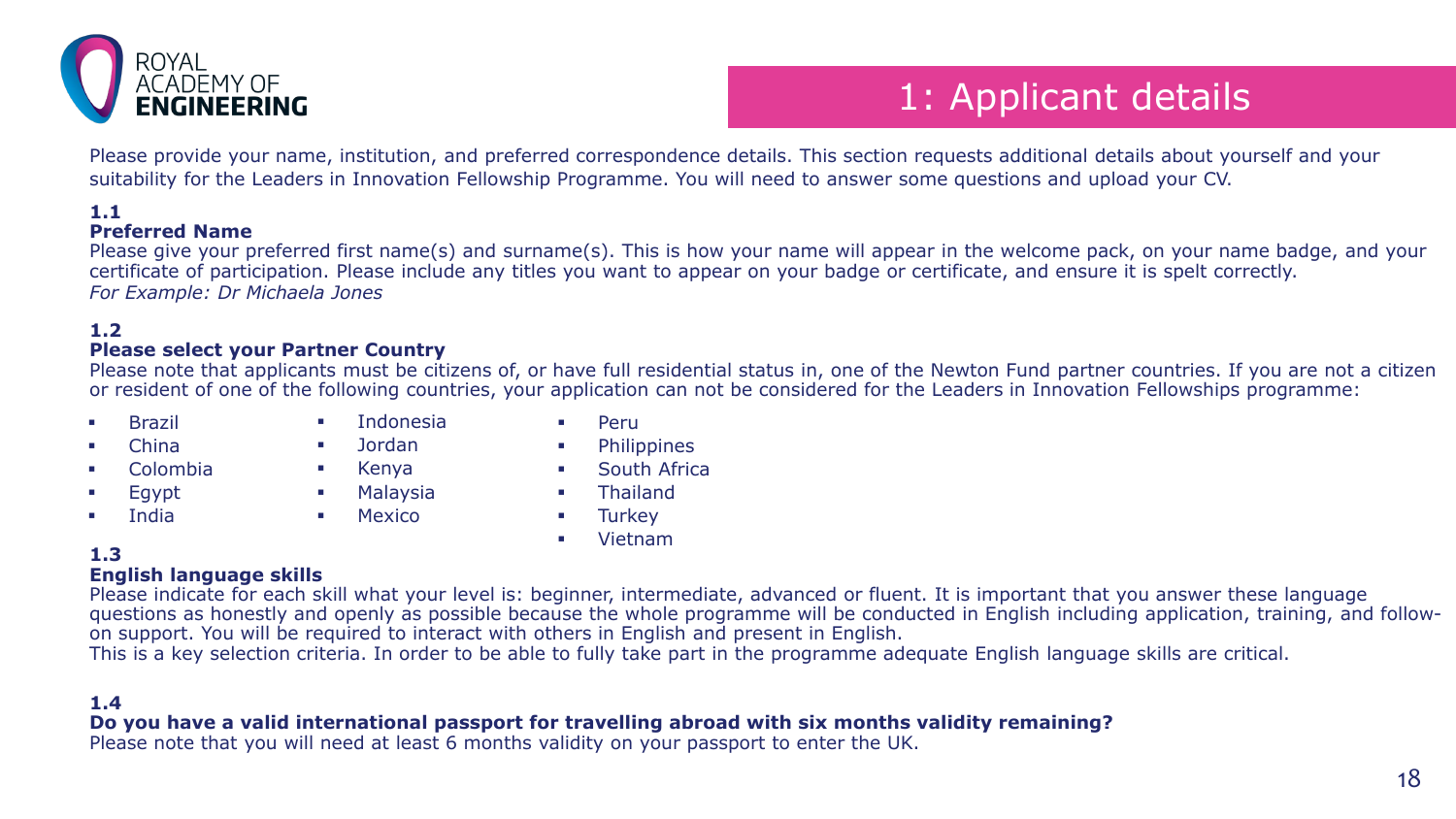

### 2: Career, Achievements and Motivation

### **2.1**

#### **Your photograph**

Please upload a photograph. If your application is successful, we will use this photo in the introductory pack for participating fellows and in materials for wider publicity of the Leaders in Innovation Fellowships programme. Please ensure it is suitable and professional. We will not be able to use blurry, low-resolution, or dark photographs.

### **2.2**

#### **Your CV**

Please upload your CV. The format and content of your CV is left to your discretion. Your CV should not exceed two (2) pages, and should be uploaded electronically as a PDF document.

### **2.3**

### **Your short biography**

### **(100 words maximum)**

Please give a brief narrative summary of your career and achievements to date, to give us some context about your background and experience.

#### **2.4**

#### **Why do you want to become an entrepreneur? (200 word maximum)**

Why are you interested in entrepreneurship training, and how is it relevant to your work? Please explain why you have chosen to work on entrepreneurship and the commercialisation of your innovation rather than further academic research.

#### **2.5**

#### **What do you want to gain from the programme? (200 word maximum)**

Describe which aspects of the LIF programme will be particularly valuable to you in commercialising your innovation, and explain why. In which areas, topics and activities do you expect the Leaders in Innovation Fellowship programme to support you? In which areas, topics and activities do you expect to be supported by your own country partner organisation?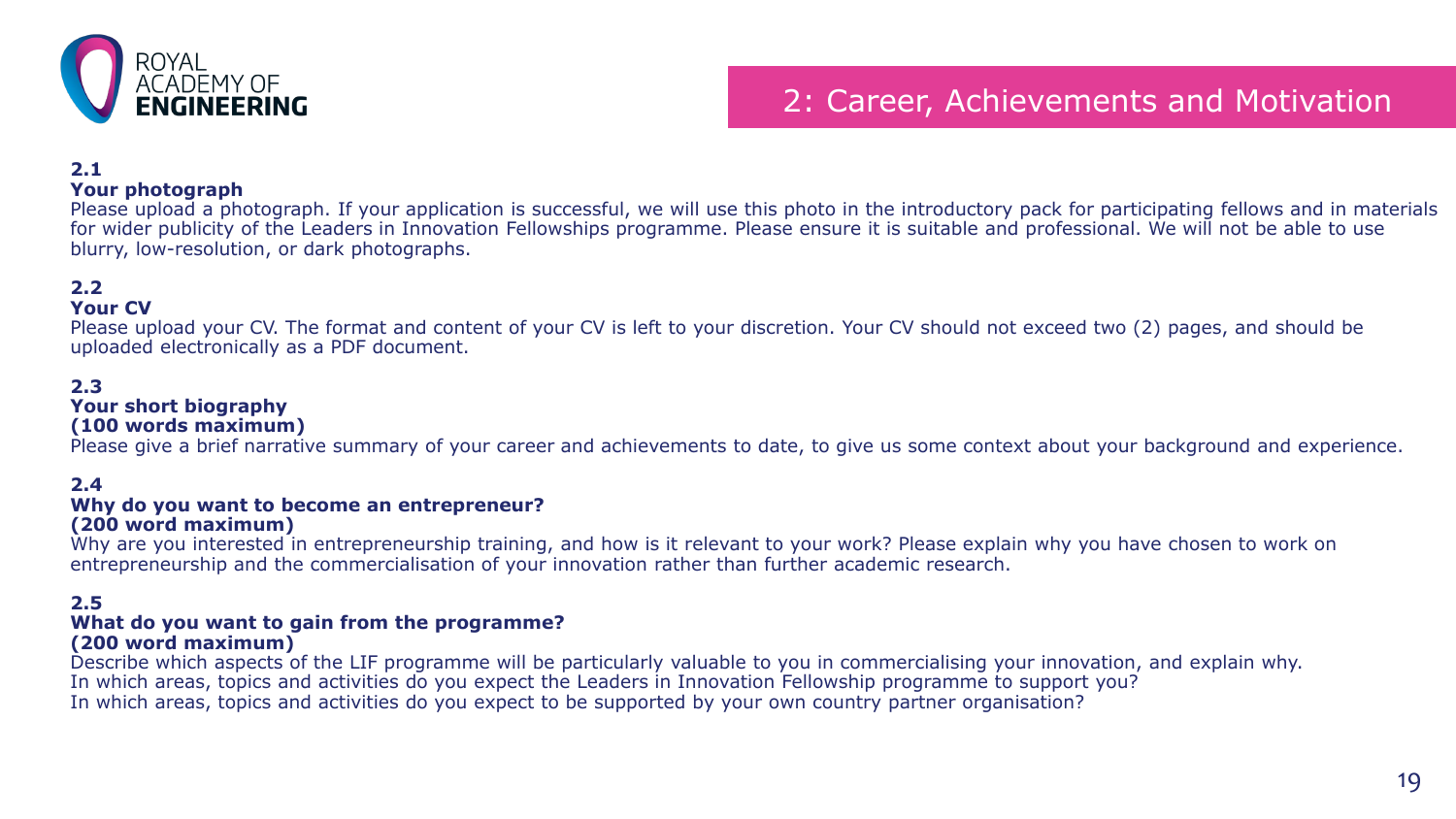

### 2: Career, Achievements and Motivation

#### **2.6**

### **Challenge Areas**

#### **(200 words maximum)**

Thinking about some of the challenges you are facing or have faced with your innovation, where do you think you need most support and/or training?

#### **2.7**

#### **How can the LIF programme help you? (200 words maximum)**

#### **2.8**

#### **Please upload a 60-second video, summarising the following:**

- **What your solution is, and who it is for**

### - **What are your reasons for wanting to participate in the LIF programme**

Please provide a link to a YouTube (or similar) video produced in support of your application. (We would recommend that this is a link to an unlisted video, which is hidden unless you have the specific link. Please ensure it is accessible using the link you provide here).

Do not submit overly long videos or they will be rejected, it should be short and concise.

The use of visual aids and displaying your product is encouraged. Remember, video is a visual medium.

You may use any type of recording equipment available, such as mobile phones, webcams etc.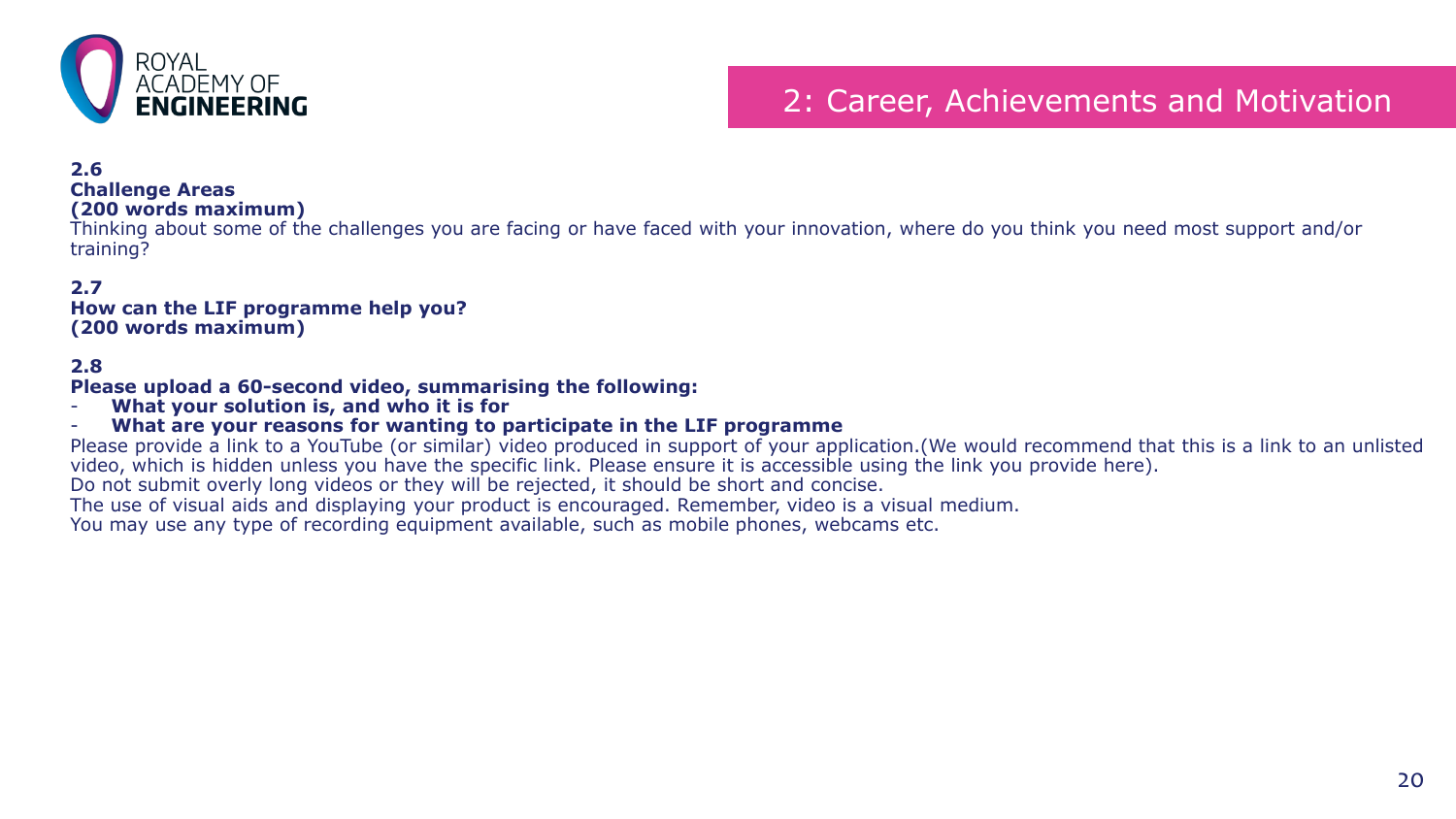

### 3: Your innovation

### **3.1**

#### **Project title/business name**

Please enter the business name and - if different from the business name - your product or innovation name.

e.g. Apple - iPhone

### **3.2**

### **Project description**

### **(150 words maximum)**

This is the description we will use to feature your project in the welcome pack or in any social media publicity, so please ensure that it represents your innovation clearly to a non-technical audience.

### **3.3**

### **Technological sector or research area**

Please select the major technological sector or research area that your innovation derives from. If it fits into more than one area, please choose the one that is most relevant.

### **3.3b**

### **Specific technological sector tags**

You can use this question to let us know more about the specific sector your innovation belongs to. Please select all the relevant tags for your innovation.

e.g. If your innovation relates to reducing the environmental impact of waste management services, the tag could appear in 'Environmental' or "Civil". Please choose the most relevant.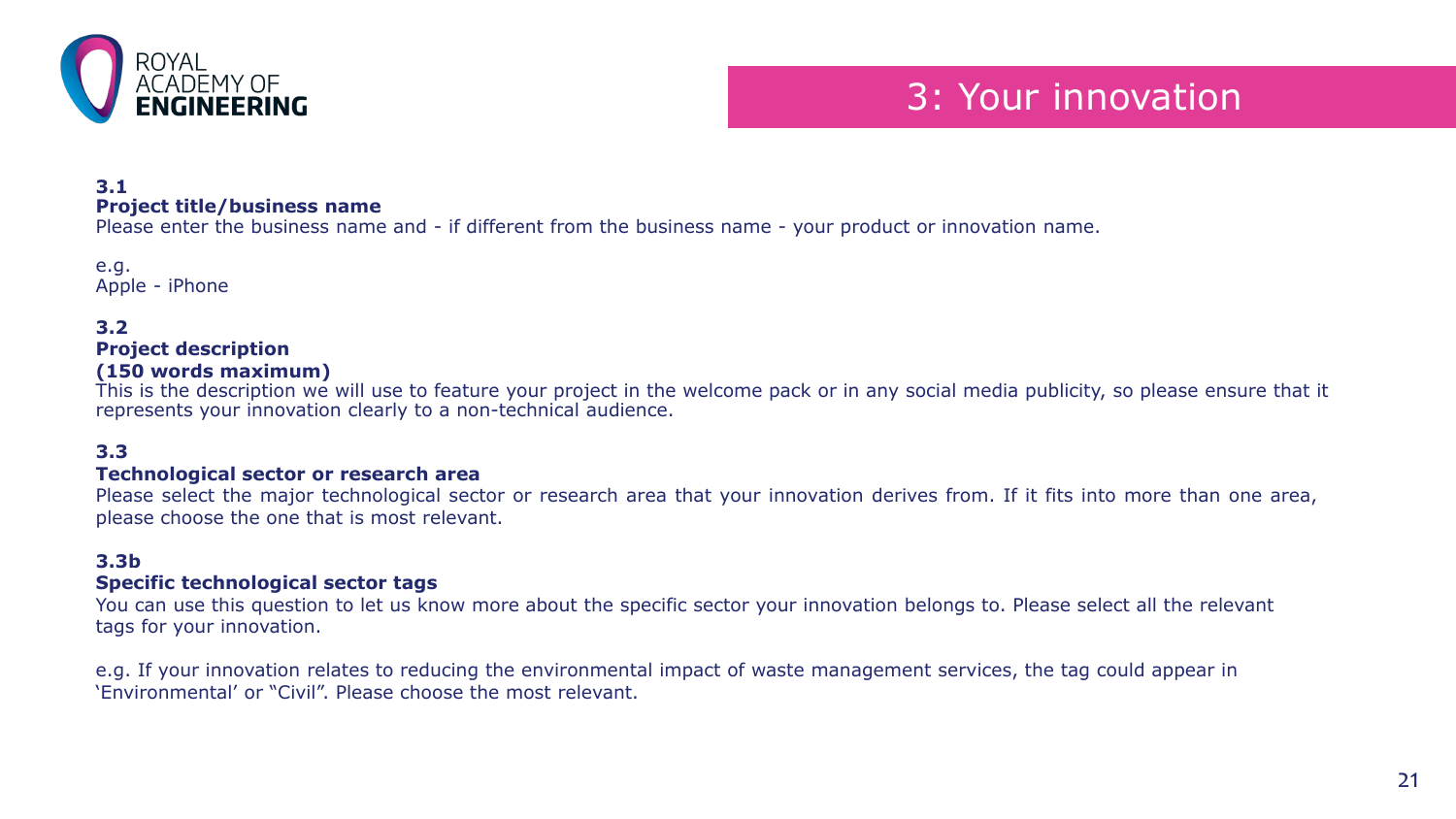

### 3: Your innovation

### **3.4**

### **Are there any other key words that are relevant to your innovation?**

Please note any other tags that do not fit within the above categories but you feel are relevant to your project.

### **3.5**

#### **Sector for application**

What is the anticipated application of your technology? i.e. where is it most likely to be used? This may be different from the sector the technology derives from. If you think your technology has multiple possible applications, select the one that is most likely to be your first market.

### **3.6**

### **About your innovation/product/service: What does it do? (150 words max)**

For example, what is the problem that your invention is intended to solve? Who experiences this problem? Why is the proposed solution better than other existing solutions? Why are improvements necessary or desirable? What are the benefits of your approach?

### **3.7**

### **About your innovation/product/service: How does it work? (150 words max)**

Give a brief description of the science or technology that underpins your innovation. Please avoid over-technical language and keep the text simple.

What is its novelty, and what further development is required to get it to market?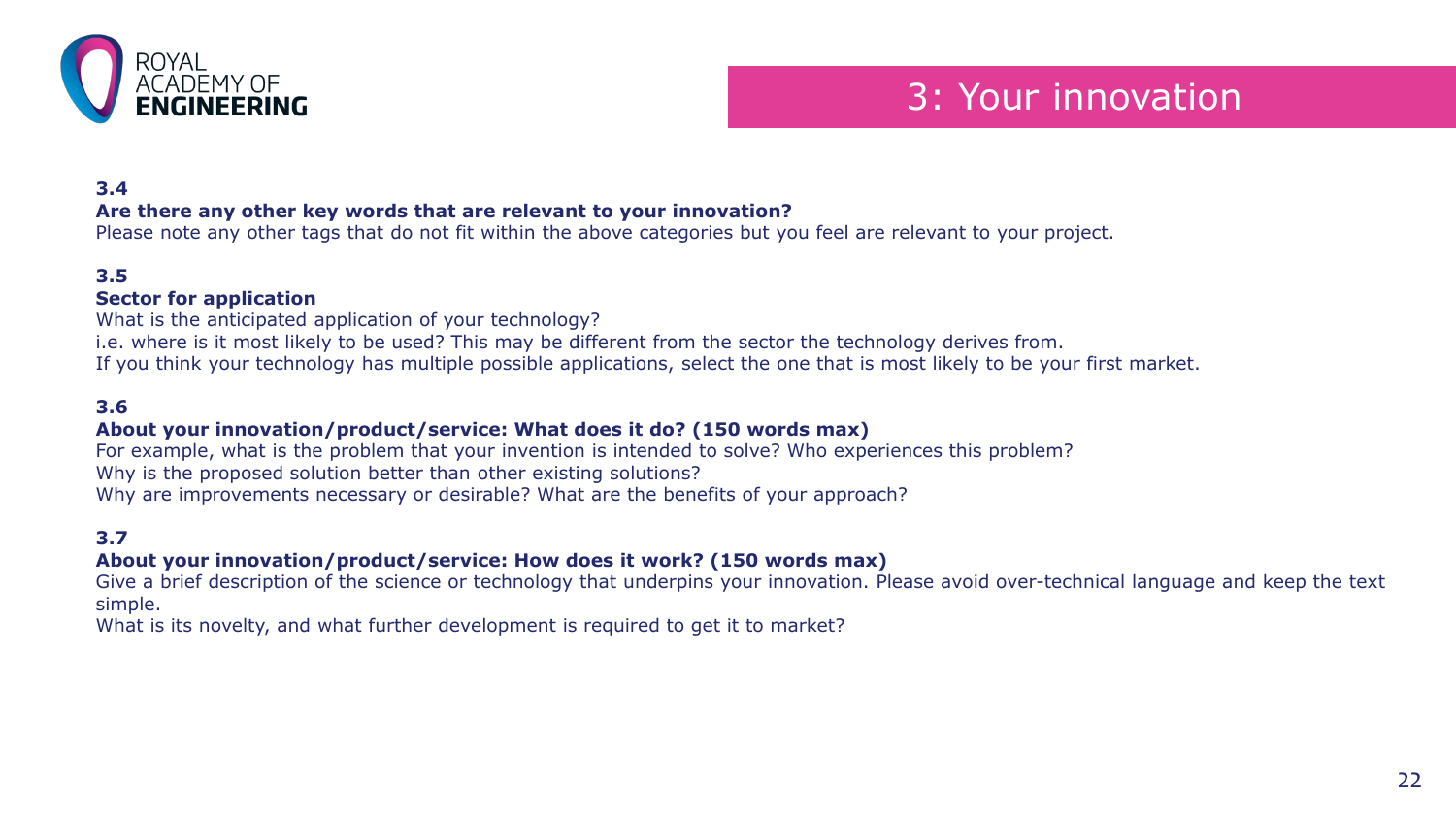

### **Sector tags: (For questions 3.3 and 3.5)**

| <b>Materials</b>                           | <b>Medical</b>    | Biotechnology / Bioengineering |
|--------------------------------------------|-------------------|--------------------------------|
| <b>Textile</b>                             | Medical equipment | Food technology                |
| <b>Polymers</b>                            | <b>Drugs</b>      | Medical equipment              |
| <b>Mining</b>                              | Diagnosis         | Drugs & Medical                |
| <b>Ceramics</b>                            |                   | Agriculture                    |
| <b>Metallurgy</b>                          |                   |                                |
| <b>Structural &amp; building materials</b> |                   |                                |

| <b>Energy &amp; Power</b>              | <b>Systems &amp; Computing</b>         | <b>Mechanical</b>        |
|----------------------------------------|----------------------------------------|--------------------------|
| <b>Transport</b>                       | Communications and networks            | Manufacturing and design |
| Renewable energy                       | Robotics & Artificial Intelligence     | Aerospace                |
| Energy-saving                          | Internet of Things                     | Vehicle & transport      |
| <b>Energy generation &amp; storage</b> | Coding, cryptography & data protection |                          |
|                                        | Medical equipment                      |                          |
|                                        | Software                               |                          |
|                                        | Hardware                               |                          |

| <b>Civil</b>                          | <b>Chemical &amp; Process</b> | Environment                        |
|---------------------------------------|-------------------------------|------------------------------------|
| <b>Public health &amp; Sanitation</b> | Food technology               | Public health & Sanitation         |
| Waste management systems              | Air & water pollution         | Water resource management          |
| <b>Transport</b>                      | <b>Biochemical</b>            | Ecological engineering/agriculture |
| <b>Coastal engineering</b>            | Drugs & Medical               | Environmental impact mitigation    |
| <b>Infrastructure</b>                 | Agriculture                   | Agriculture                        |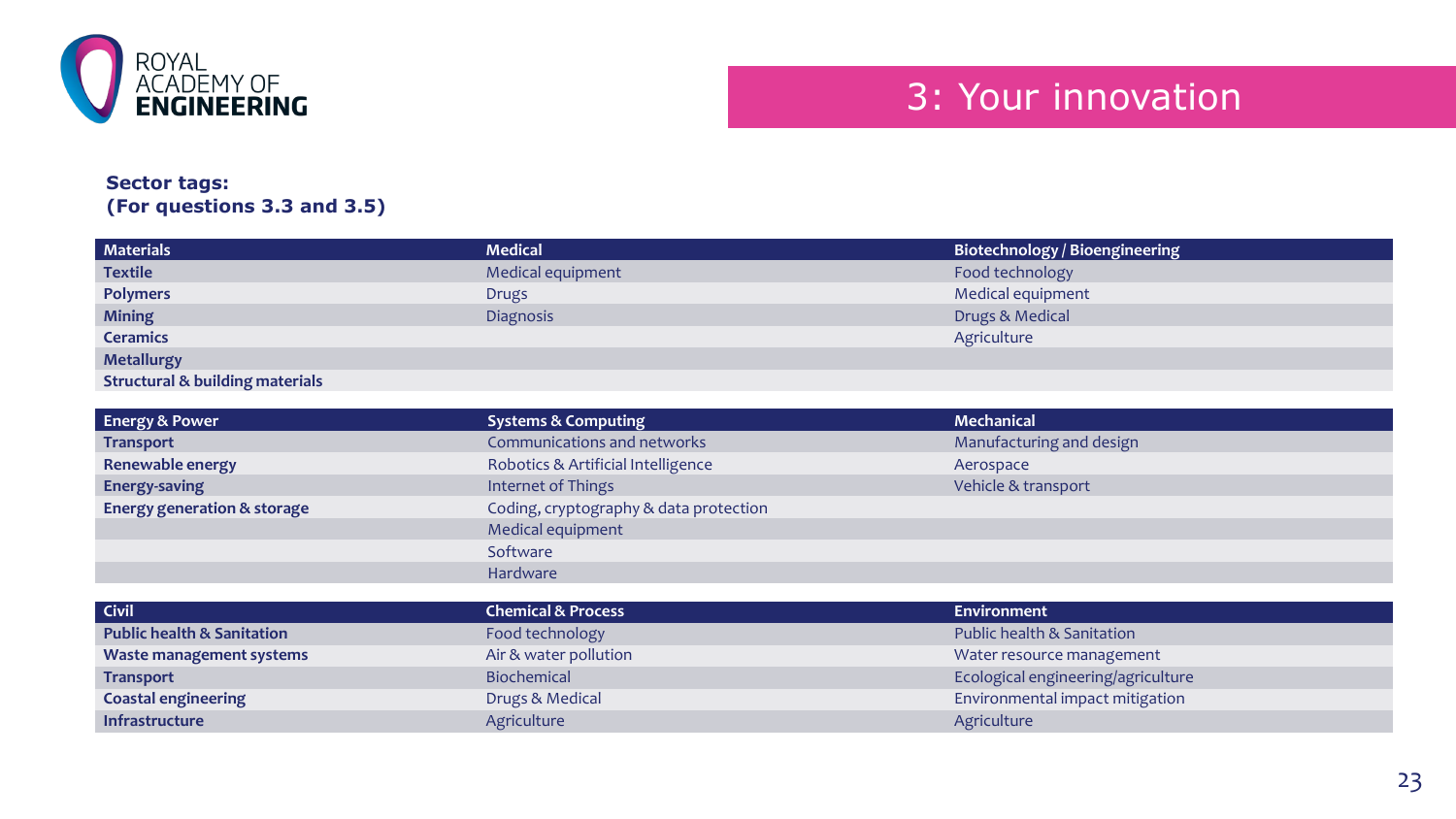

### 3: Your innovation

**3.8**

### **Does your innovation promote economic development and/ or social welfare development in your country?**

Please state whether the primary purpose/outcome of your innovation is to enhance your country's economic development and/or social welfare development. Yes/No

### **3.9**

### **How does your innovation promote economic development and/ or social welfare development in your country? (250 words max)**

How could your innovation promote economic development and/or social welfare development in your country?

One of the broader aims of the Newton Fund is to promote economic and social welfare development in developing countries. Please outline the potential benefits of your innovation in terms of promoting economic growth and/or improving health and social wellbeing in your country and internationally.

A page on what issues should be considered when making an argument for ODA is provided at the end of this document.

If you are still unsure, please contact your in-country organisation team.

#### **3.10**

#### **Sustainable Development Goals**

Of the UN's Global Goals for Sustainable Development, which is most relevant to the challenge your innovation addresses? More information and guidance on each challenge can be found at the end of this document. If you want to, you can choose up to two other secondary goals.

More information on the SDGs can be found [here.](https://sustainabledevelopment.un.org/?menu=1300)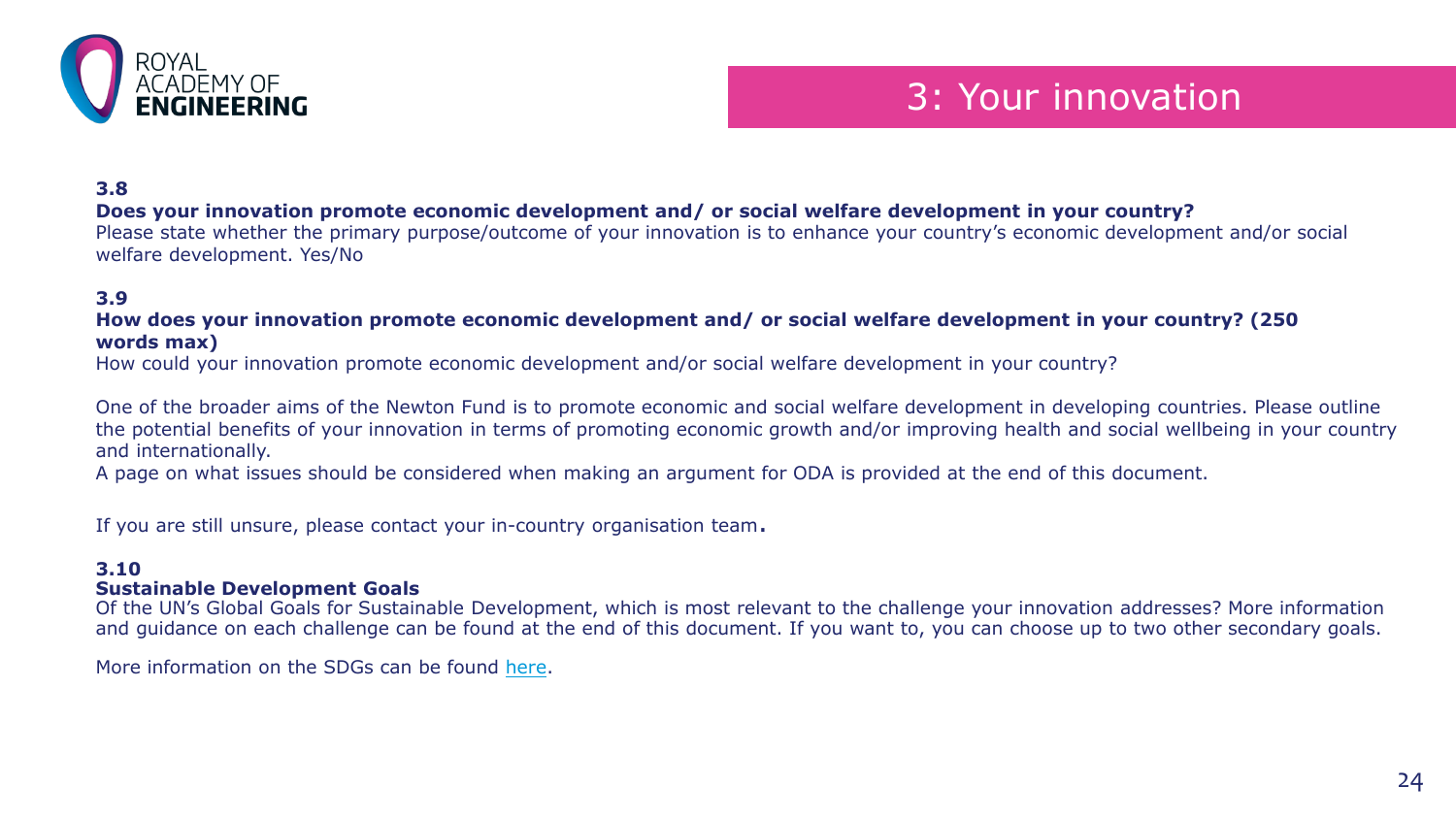

# **YOUR ANDEMY OF SERVICE SERVICE SERVICE SERVICE SERVICE SERVICE SERVICE SERVICE SERVICE SERVICE SERVICE SERVICE**

# SUSTAINABLE **GOALS**



**End hunger, achieve food security and improved nutrition and promote sustainable agriculture** 3: Good Health and Well-being

**End poverty in all its forms everywhere**

**Ensure healthy lives and promote well-being for all at all ages**

4: Quality Education

1: No Poverty

2: Zero Hunger

**Ensure inclusive and equitable quality education and promote lifelong learning opportunities for all** 5: Gender Equality

**Achieve gender equality and empower all women and girls**

6: Clean Water and Sanitation

**Ensure availability and sustainable management of water and sanitation for all**

7: Affordable and Clean Energy

**Ensure access to affordable, reliable, sustainable and modern energy for all**

8: Decent Work and Economic Growth

**Promote sustained, inclusive and sustainable economic growth, full and productive employment and decent work for all**

9: Industry, Innovation and Infrastructure

**Build resilient infrastructure, promote inclusive and sustainable industrialization and foster innovation**

10: Reduced Inequality

**Reduce inequality within and among countries**

11: Sustainable Cities and Communities

**Make cities and human settlements inclusive, safe, resilient and sustainable**

12: Responsible Consumption and Production

**Ensure sustainable consumption and production patterns**

13: Climate Action

**Take urgent action to combat climate change and its impacts**

14: Life Below Water

**Conserve and sustainably use the oceans, seas and marine resources for sustainable development**

15: Life on Land

**Protect, restore and promote sustainable use of terrestrial ecosystems, sustainably manage forests, combat desertification, and halt and reverse land degradation and halt biodiversity loss**

16: Peace and Justice Strong Institutions

**Promote peaceful and inclusive societies for sustainable development, provide access to justice for all and build effective, accountable and inclusive institutions at all levels**

17: Partnerships to achieve the Goals

17: Partnerships to achieve the Goals **25 and the strength of the global partnership for sustainable development** 2000 and **a strengthen the means of implementation and revitalize the global partnership for sustainable dev**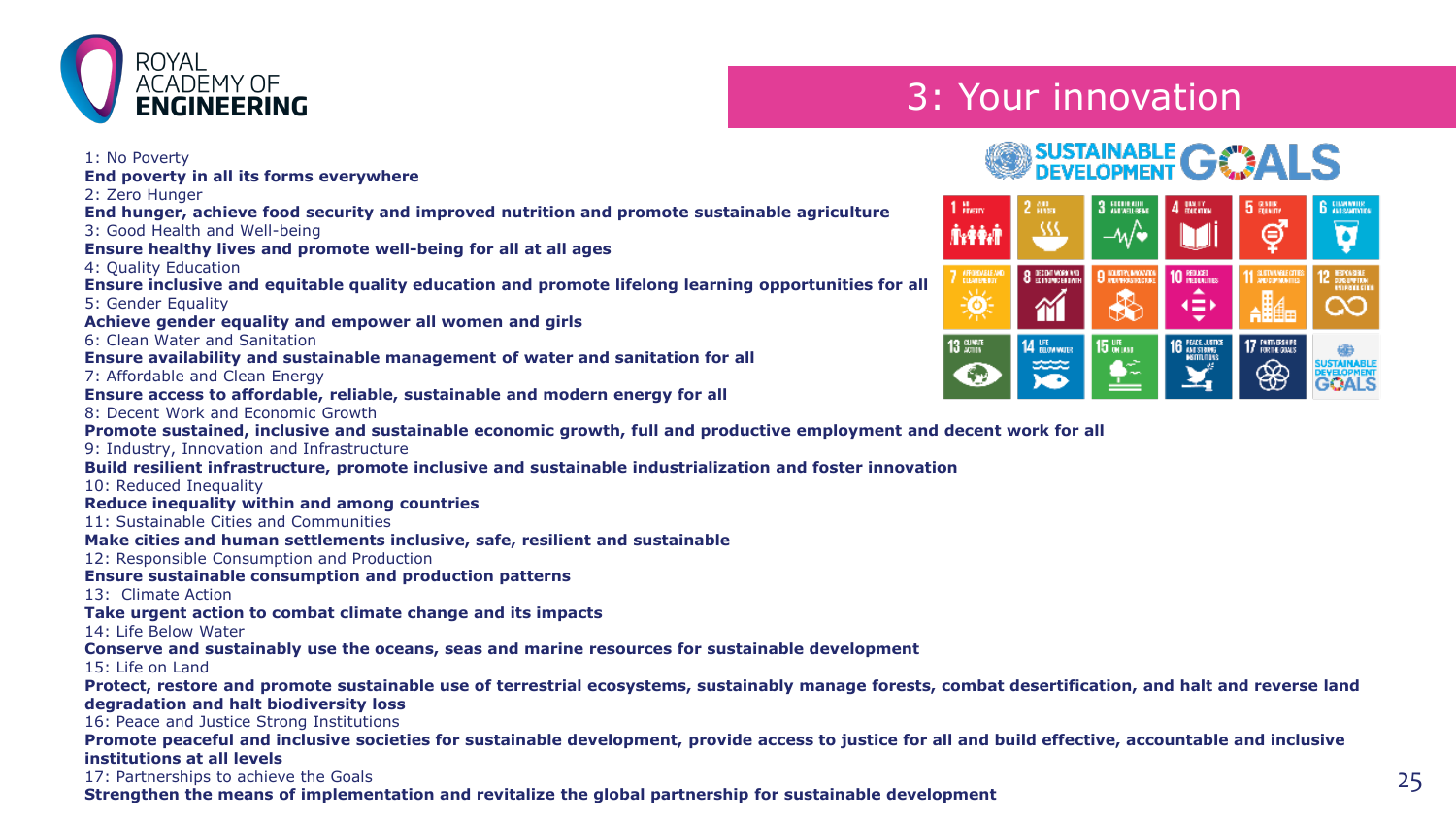

### 3: Your innovation

### **3.11 What is your stage of technology development?**

Please select the option which best describes the stage of development of your product

- Concept/idea
- Laboratory development
- Prototype
- Final product
- Mass production

### **3.12 What are the next steps you are working on for your innovation?**

What steps do you need to take for your technology to be ready for production and commercialisation and when do you need to achieve them by? Bullet points are encouraged.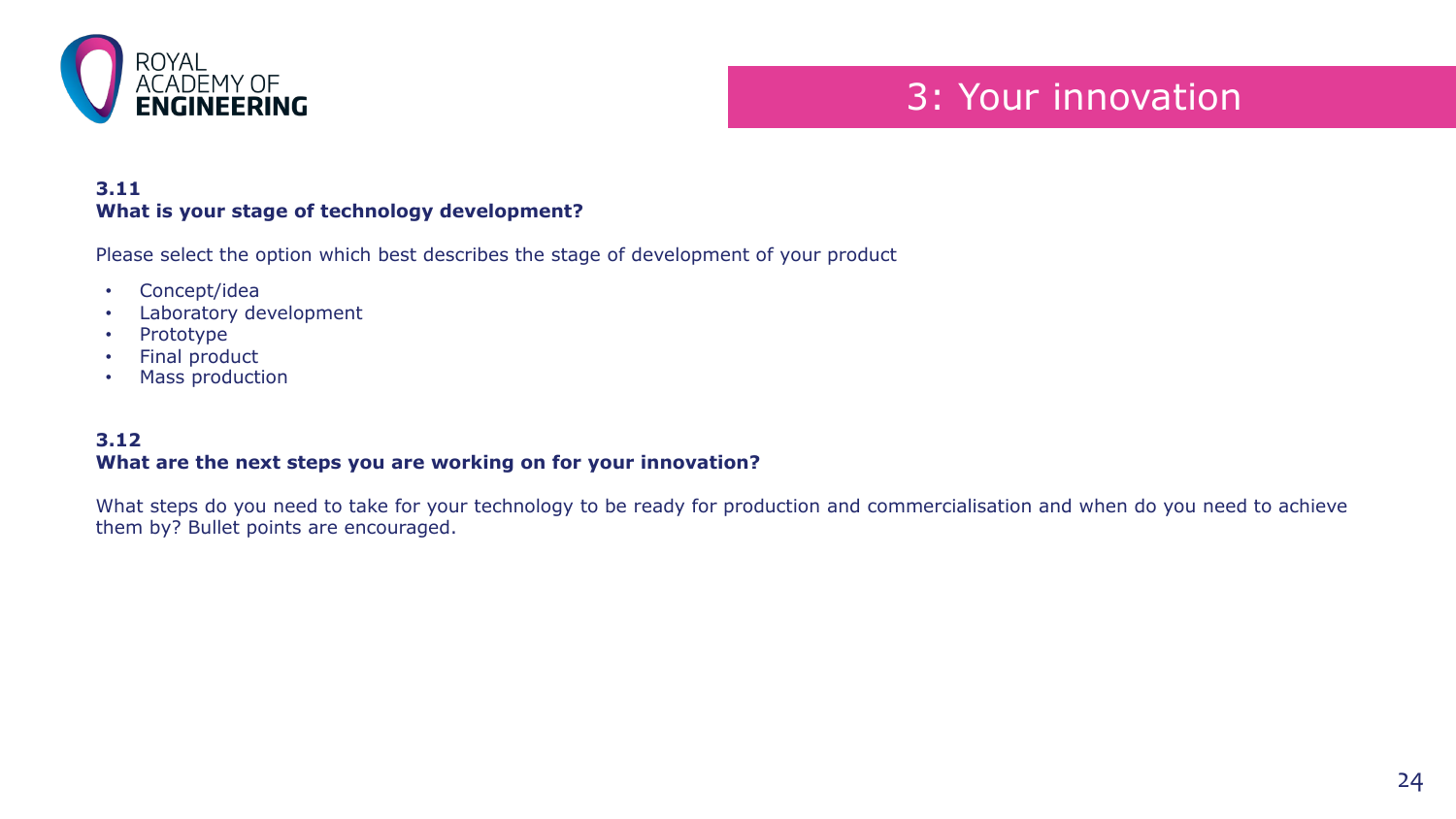

## 4: Your business plan

### **4.1**

### **Customer base (150 words)**

Please give an outline of who you think will be the customer for your new product, technology or service. Use the following questions as a prompt:

- Who will buy/use this innovation/product/service? (for example: businesses, individuals, government agencies)
- Is there evidence that customers will pay for this innovation/product/service at commercially profitable levels?
- Is anybody else providing a similar product/service? Why will customers choose to buy from you?

### **4.2**

### **Market research (150 words)**

What market research have you undertaken? Use the following questions as a prompt:

- What market are you addressing and why?
- Who are your competitors? Is anybody else providing a similar product/service? What is the unique selling point/competitive advantage of your technology?
- What is happening in your local environment, and how might this affect your customers' ability or desire to pay for your innovation/product/service?

### **4.3**

### **Business Plan Summary (150 words)**

Please provide a short description of your business idea/plan.

Use the following questions as a prompt:

- What are you offering? (e.g. hardware, software, service, intellectual property)
- How will your product/service/innovation reach the customer? (e.g. direct sales, distributors)
- How will you make money? (e.g. direct sales, rental, subscription)

### **4.4**

### **One line pitch (50 words)**

Please provide a one-line pitch for your business. We will use this one line to showcase your innovation in networking events etc. Use the following questions as a prompt:

- what is it?
- who is it for?
- how will it change the world?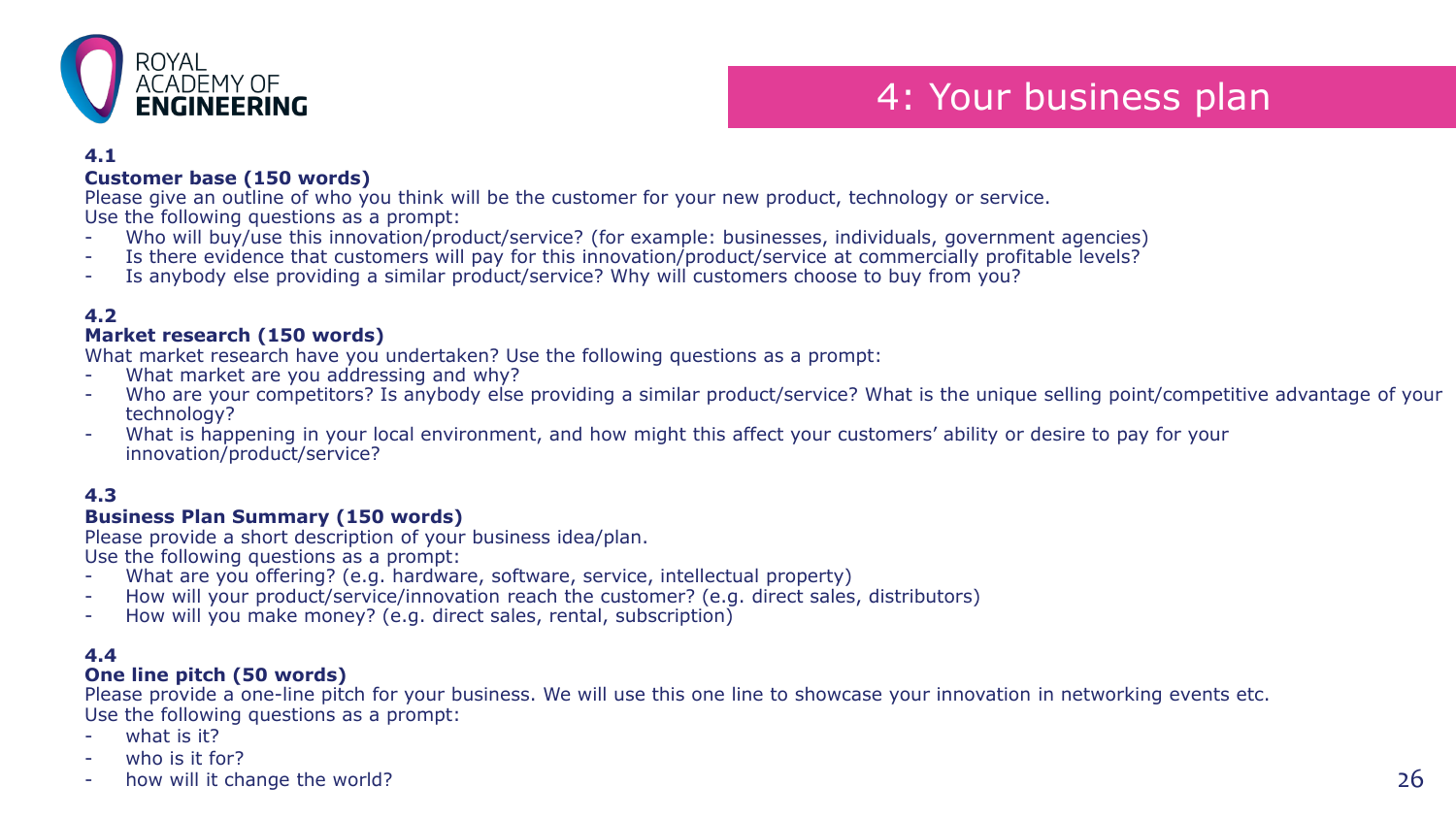

## 4: Your business plan

### **4.5**

### **Primary Sales Strategy**

Please select the option which best describes the sales strategy of your business.

- Direct sale to customers/clients
- Sale to governmental/municipal organisations
- Sale to non-governmental/commercial organisations
- Undecided/ Not sure

### **4.6**

### **What is the status of your intellectual property?**

For each of the following methods of protecting your intellectual property, please let us know the status:

- National patent
- International patent
- **Licensing**
- Copyright
- Know-how

Please also let us know if you do not yet have any intellectual property protection in place.

### **4.7**

### **Source of Funding**

Please select the option that indicates the source of funding you are next seeking for your business/project:

- Research grant
- Proof of concept funding
- Seed funding (for operations and manufacturing)
- Scale-up funding (for expansion)
- **Other**

### **4.8**

### **Have you ever raised commercial investment capital before?**

Yes/No. If yes, please specify the amount in \$USD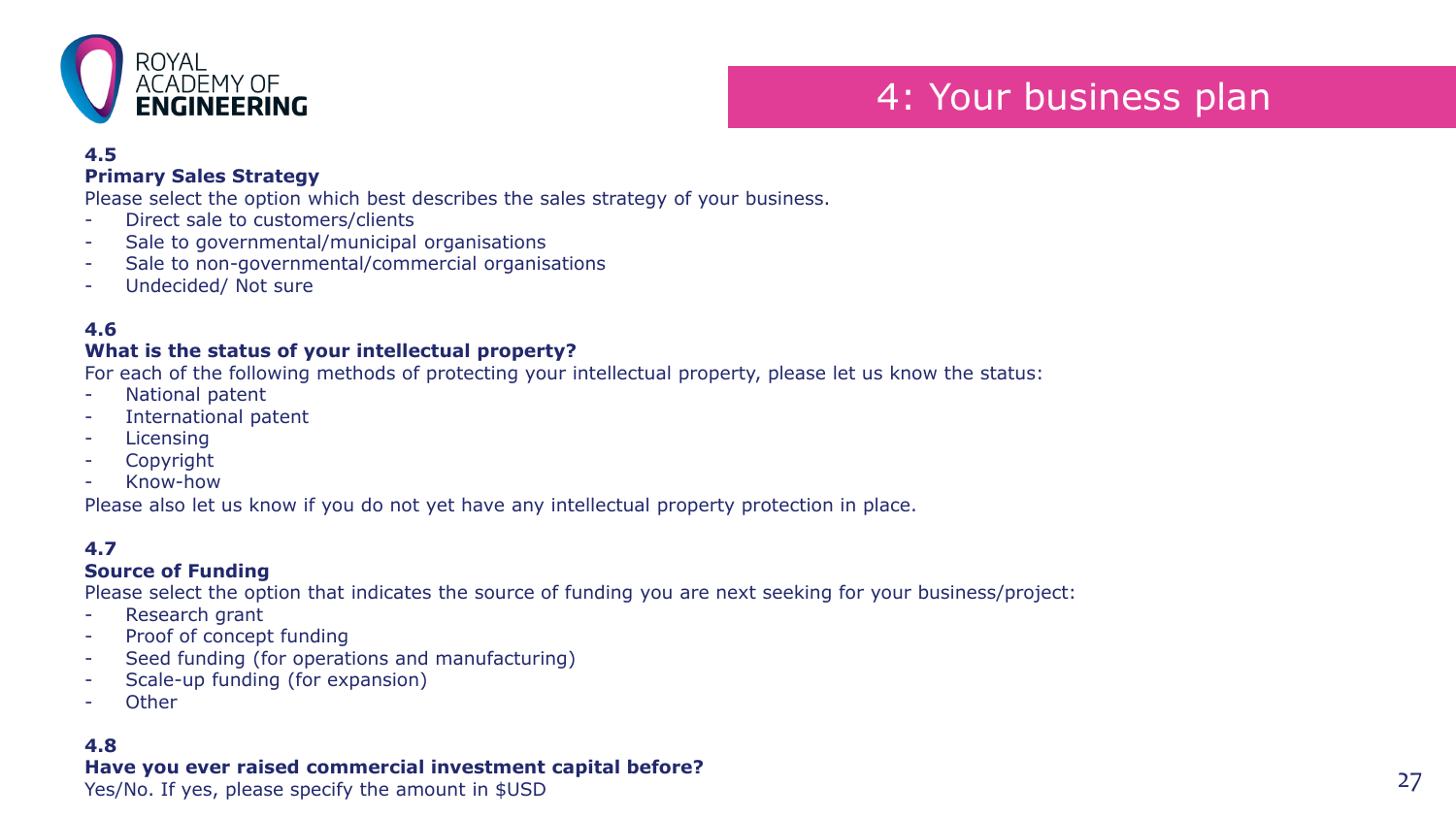

### 4: Your business plan

### **4.9**

#### **Do you intend to raise commercial capital in the near term?**

Yes/No. If yes, please specify the amount in \$USD

### **4.10**

### **Please describe any other sources of funding you have received.**

This could include research grants, seed funding and prizes

### **4.11**

### **Business Profile**

Please fill out the table with relevant or available details.

- *How long have you worked on this idea for?*
- *How many full-time researchers are working on this innovation (in addition to yourself)?*
- *Has the business been incorporated?*
- *If your business has any paid employees (other than yourself), please state how many there are.*
- *What is the Technology Readiness Level (TRL) of the product/service? (For more information about TRL, please see the end of this document.)*
- *How much grant funding have you raised to date?*
- *How much equity funding have you raised to date?*
- *How soon could you get the product/service to market?*
- *Are any external organisations supporting your project?*

### **4.12**

### **Route to commercialisation**

Please select the option which best describes how you wish to commercialise your product/service:

- Commercialising my innovation myself (Spin-out/Start-up)
- Licencing my innovation

### **4.13**

### **Major risks (70 words)**

Please identify what you think will be the major risks and challenges that you will have to overcome in taking the business plan forward (e.g. lack of funding or securing intellectual property).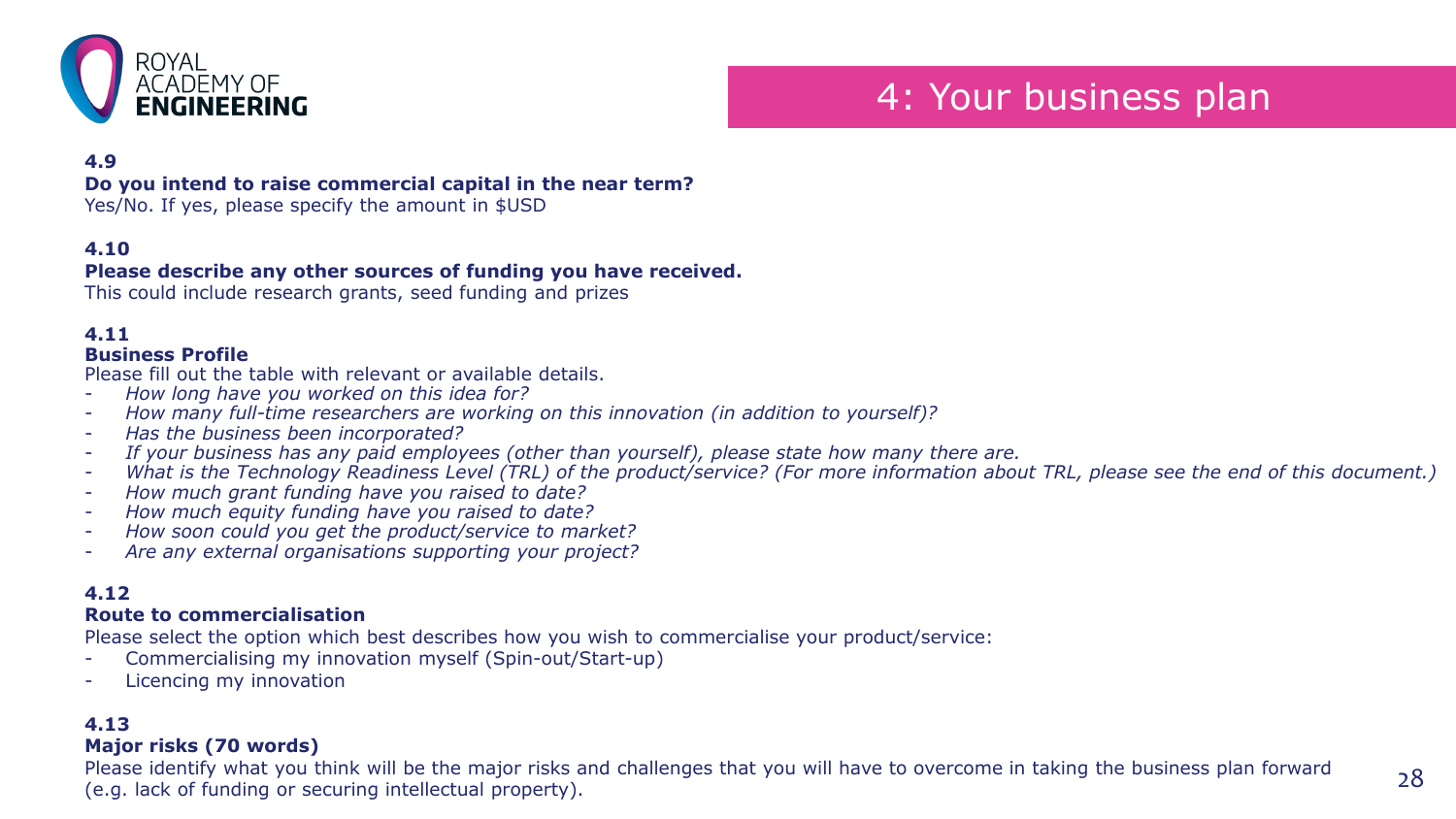

# 5: Entrepreneurship skills

Please indicate your level of confidence with each of the skills and subject areas listed. This question will not impact your application; it is designed to help us group participants for the training, assign coaches and tailor the curriculum to the groups attending.

- CANVAS business model
- Market Research
- Financial Forecasting
- Valuation
- Presentation and Communication
- Negotiation
- Pitching
- Intellectual Property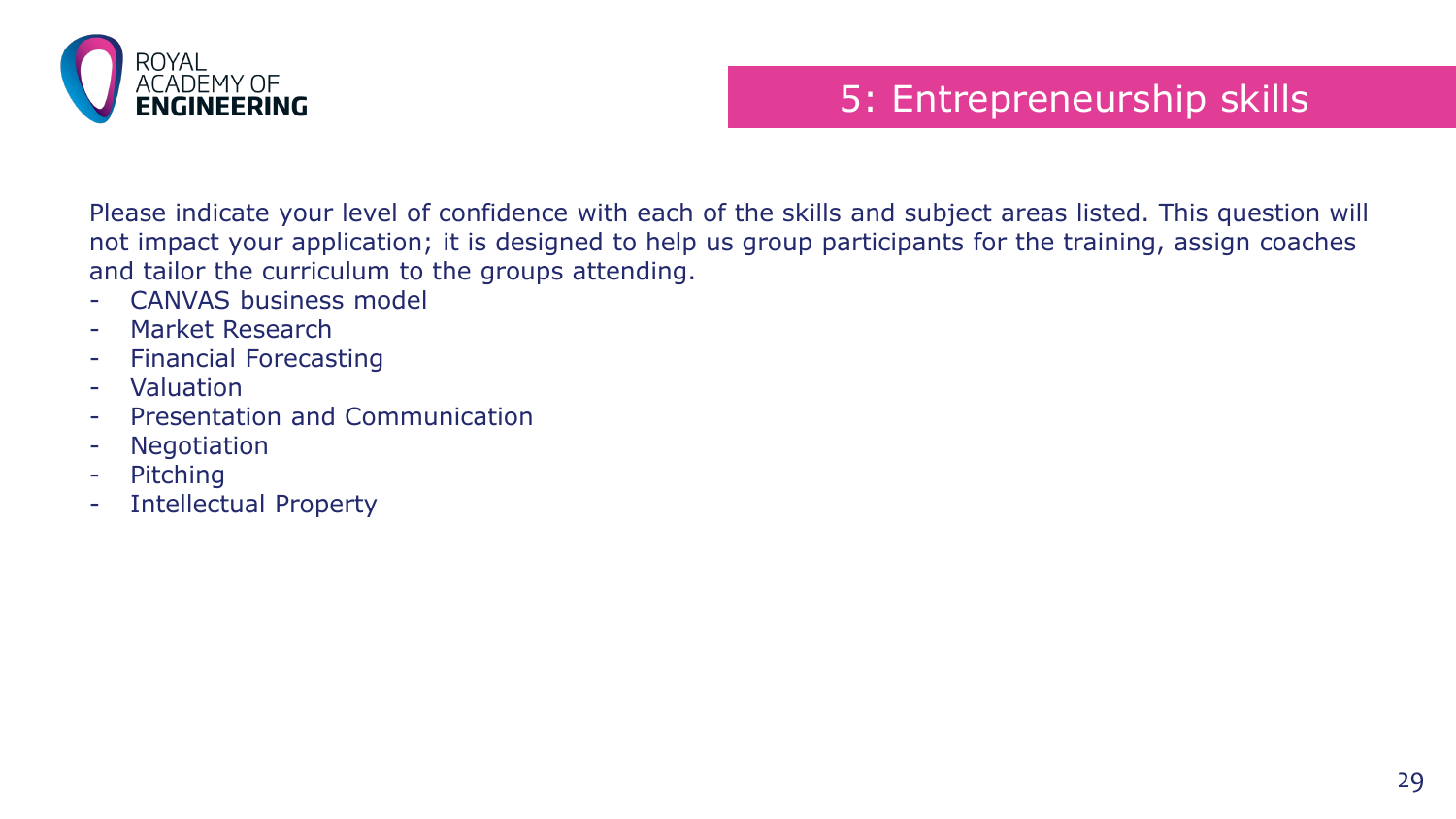

### 6: Declaration

In this section, you will also be asked to declare that:

- The information you have provided is accurate.
- You understand that if you participate in the programme, it is entirely at your own risk. It is the responsibility of all participants and/or their employers to arrange suitable travel insurance *before* participants travel to the UK for the residential programme.
- You understand that it is your responsibility to obtain the necessary visa to travel to the UK.
- That you will allow the Royal Academy of Engineering to share this material with its Fellows, Funder and subcontractors for the purposes of preparing the training for the Leaders in Innovation Programme and reporting.
- Confirm that you have permission from all relevant employers to attend the Fellowship if selected to participate and that completion of the programme will depend on satisfactory attendance and participation in sessions and activities.
- You have read, understood and agree to the Royal Academy of Engineering's [Privacy Notice](https://www.raeng.org.uk/terms-and-conditions/privacy-policy)
- You have the permission of any person or persons I have included contact details for, to share their details with the Royal Academy of Engineering for the purposes of administering this application.

All participants in the programme will join a global network of innovators and technology entrepreneurs, centred around the Royal Academy of Engineering's Enterprise Hub. As part of this network, we will endeavour to maintain contact with all participants in the programme and may periodically offer further opportunities for international networking and mentoring. We may also contact you for further updates about the progress of your business.

### **Contact**

If you have any technical queries about the form, please contact info-lif@raeng.org.uk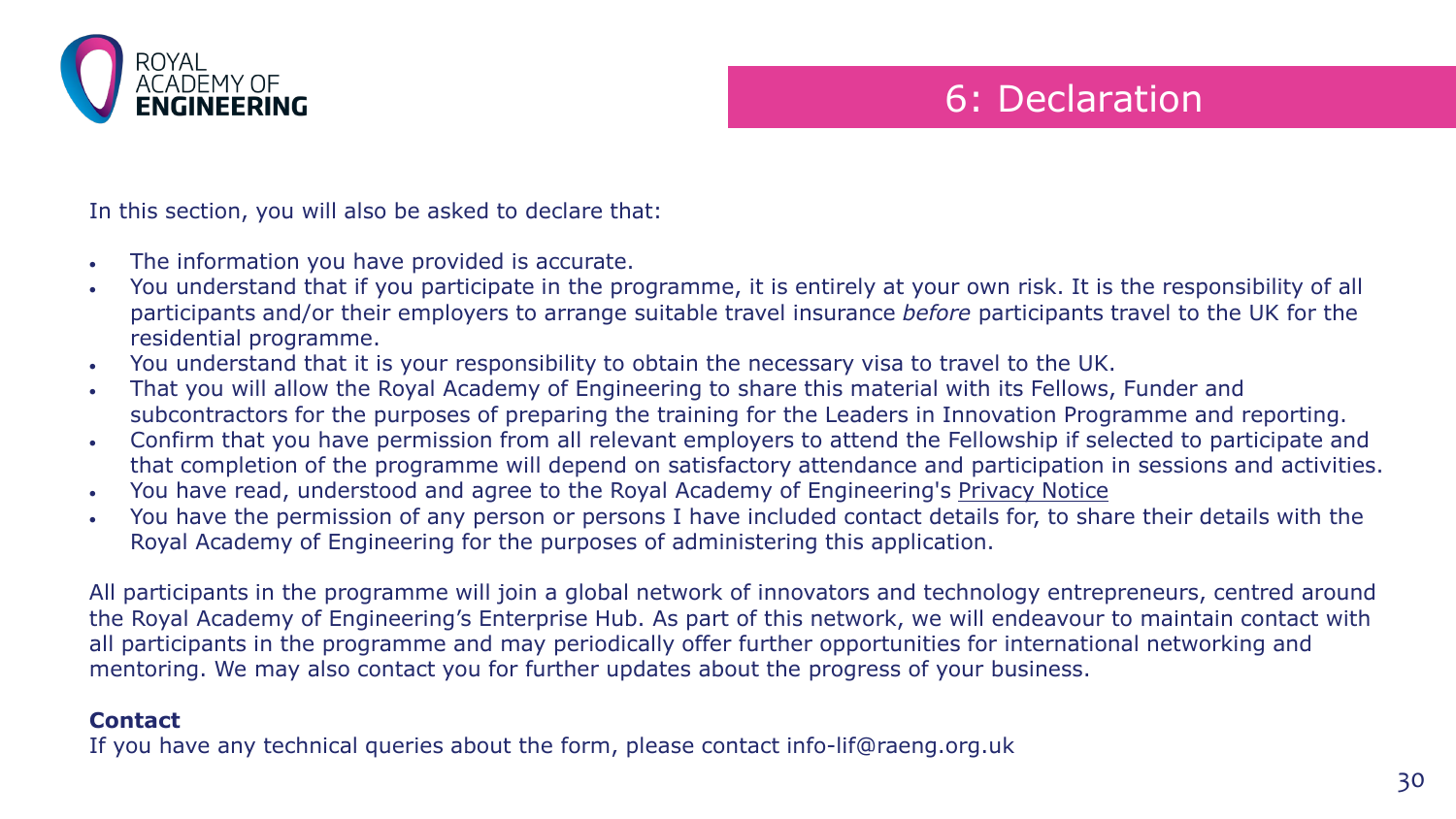

# **Additional Information**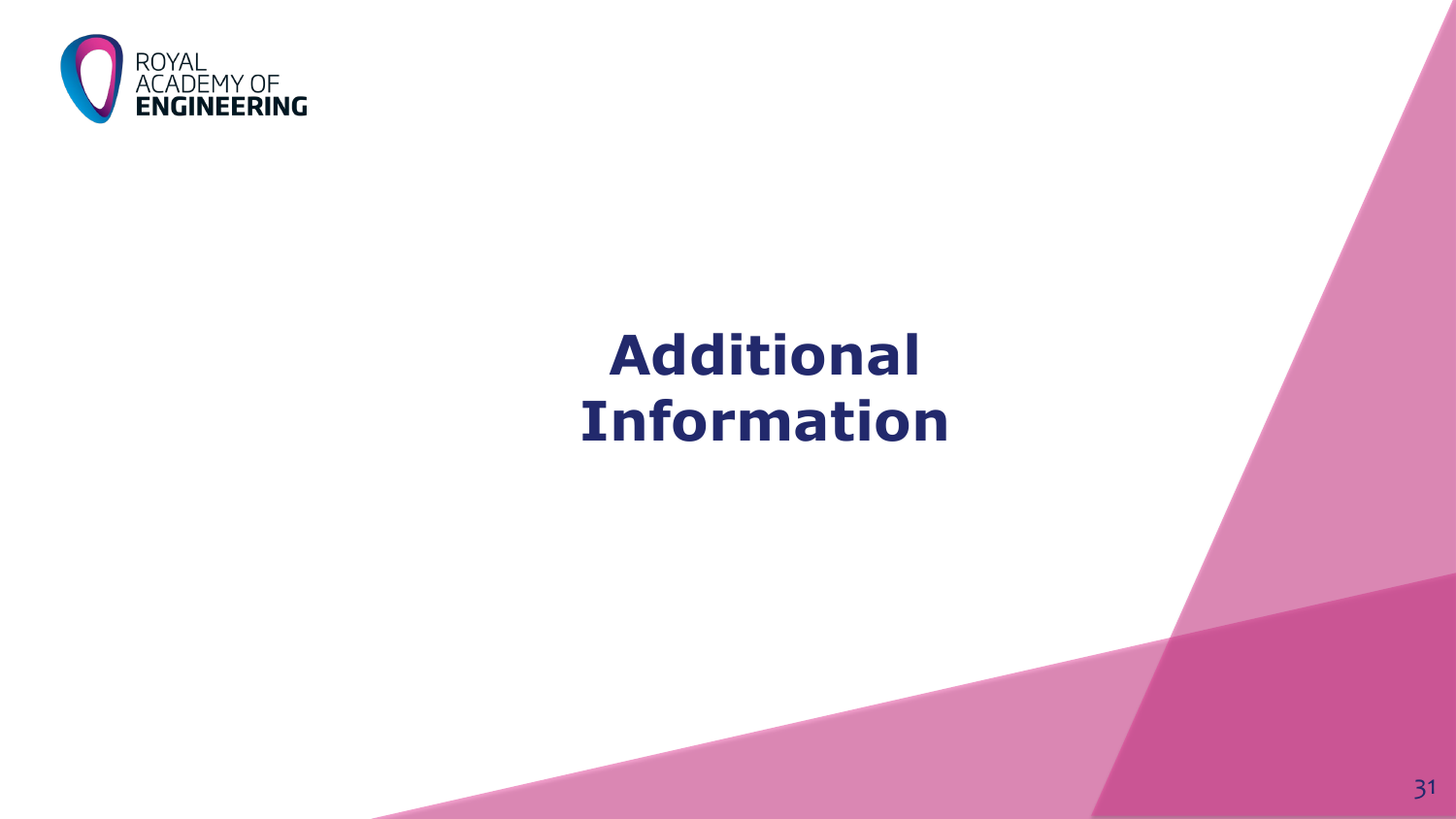

### Is it ODA?

The following guidance has been developed to provide general guidance on ODA compliance for the Academy's Newton Fund activities.

### **How the Newton Fund relates to the UK's Official Development Assistance**

The Newton Fund forms part of the UK's Official Development Assistance (ODA) commitment which is monitored by the Organisation for Economic Cooperation and Development (OECD). ODA funded activities focuses on outcomes that promote the long-term sustainable growth of countries on the OECD Development Assistance Committee (DAC) list and is administered with the promotion of the economic development and welfare of developing countries as its main objective. Newton Fund Partner Countries represent a sub-set of this list.

All applications under Leaders in Innovation Programme must be compliant with the ODA guidelines.

### **What activities can be funded under the Newton Fund?**

Within the paper ['Is it ODA?',](http://www.oecd.org/dac/stats/34086975.pdf) the OECD defines ODA compliant research activities as follows:

*"Research includes financing by the official sector, whether in the donor country or elsewhere, of research into the problems of developing countries. This may be either (i) undertaken by an agency or institution whose main purpose is to promote the economic growth or welfare of developing countries, or (ii) commissioned or approved, and financed or part-financed, by an official body from a general purpose institution with the specific aim of promoting the economic growth or welfare of developing countries. Research undertaken as part of the formulation of aid programmes in central or local government departments or aid agencies is considered as an administrative cost."*

Some other categories of activity similar to potential Newton Fund activities are also counted as ODA [by OECD](file://raengsrv09/files/teams/International/International%20folders%20and%20files/Newton%20Fund/HOODE/Downloads/(DAC%20Statistical%20Reporting%20Directives,%20http:/www.oecd.org/dac/stats/38429349.pdf,):

"Development-oriented social and cultural programmes provide basic facilities or training to enhance the social and cultural development of nationals of developing countries… As well as educational services, they will typically…include finance for the provision of books, periodicals, the creation or operation of libraries, provision of prizes, and the running of seminars, philosophy and humanistic studies, the consolidation of a recipient country's cultural heritage (including archaeological projects)…"

Any Newton Fund project therefore must make it clear that its primary purpose is to promote the economic development and welfare of developing countries. They should also consider how strengths of UK will be used to address the issue identified.